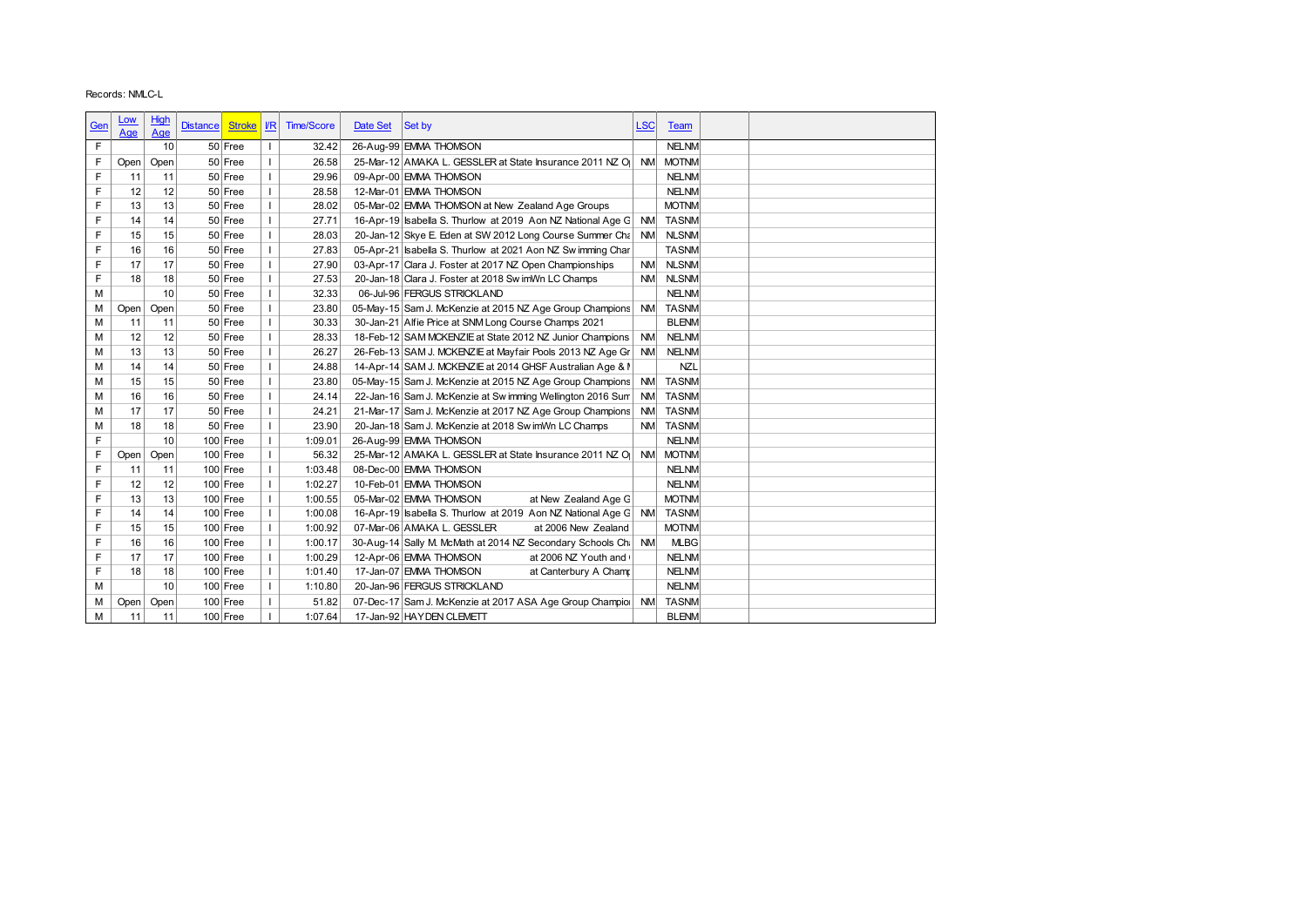|             | Records: NMLC-L |      |                                  |                |                   |          |                                                                      |            |              |
|-------------|-----------------|------|----------------------------------|----------------|-------------------|----------|----------------------------------------------------------------------|------------|--------------|
|             | <u>Low</u>      | High |                                  |                |                   |          |                                                                      |            |              |
| <u>Gen</u>  | Age             | Age  | <b>Stroke</b><br><b>Distance</b> | $\sqrt{R}$     | <b>Time/Score</b> | Date Set | Set by                                                               | <b>LSC</b> | <b>Team</b>  |
| M           | 12              | 12   | $100$ Free                       | T              | 1:03.64           |          | 14-Feb-98 FERGUS STRICKLAND                                          |            | <b>NELNM</b> |
| M           | 13              | 13   | 100 Free                         | $\mathbf{I}$   | 57.54             |          | 26-Feb-13 SAM J. MCKENZIE at Mayfair Pools 2013 NZ Age Gr            | <b>NM</b>  | <b>NELNM</b> |
| М           | 14              | 14   | $100$ Free                       | $\overline{1}$ | 53.50             |          | 14-Apr-14 SAM J. MCKENZIE at 2014 GHSF Australian Age & N            |            | <b>NZL</b>   |
| M           | 15              | 15   | $100$ Free                       | $\mathbf{I}$   | 51.93             |          | 05-May-15 Sam J. McKenzie at 2015 NZ Age Group Champions NM          |            | <b>TASNM</b> |
| М           | 16              | 16   | $100$ Free                       | $\mathbf{I}$   | 52.21             |          | 22-Jan-16 Sam J. McKenzie at Sw imming Wellington 2016 Sum           | NM         | <b>TASNM</b> |
| M           | 17              | 17   | $100$ Free                       | $\mathbf{I}$   | 51.93             |          | 03-Apr-17 Sam J. McKenzie at 2017 NZ Open Championships              | <b>NM</b>  | <b>TASNM</b> |
| M           | 18              | 18   | $100$ Free                       | $\mathbf{I}$   | 51.82             |          | 07-Dec-17 Sam J. McKenzie at 2017 ASA Age Group Champior NM          |            | <b>TASNM</b> |
| X           | Open            | Open | $100$ Free                       | $\mathsf{R}$   | 1:10.00           |          | 13-Jan-15 New Record<br>Adam & Eve                                   |            |              |
| F           |                 | 10   | 200 Free                         | $\mathbf{I}$   | 2:34.95           |          | 16-Jan-02 ANNELIE PIETERSE<br>at CANTERBURY A CHA                    |            | <b>BLENM</b> |
| F           | Open            | Open | $200$ Free                       | $\mathbf{I}$   | 2:00.07           |          | 25-Mar-12 AMAKA L. GESSLER at State Insurance 2011 NZ O NM           |            | <b>MOTNM</b> |
| F           | Open            | Open | 200 Free                         | $\mathsf{R}$   | 2:08.14           |          | 13-Feb-09 BLENHEIM SWIMMING CLUB<br>G. Kydd, G. Pearce NM            |            | <b>BLENM</b> |
| F           | 11              | 11   | $200$ Free                       | $\mathbf{I}$   | 2:17.47           |          | 08-Dec-00 EMMA THOMSON                                               |            | <b>NELNM</b> |
| F           | 12              | 12   | 200 Free                         | $\mathbf{I}$   | 2:15.57           |          | 26-Jan-01 EMMA THOMSON                                               |            | <b>NELNM</b> |
| F           | 13              | 13   | $200$ Free                       | $\overline{1}$ | 2:12.69           |          | 05-Mar-02 EMMA THOMSON<br>at New Zealand Age G                       |            | <b>MOTNM</b> |
| F           | 14              | 14   | $200$ Free                       | $\mathbf{I}$   | 2:12.73           |          | 16-Apr-19 sabella S. Thurlow at 2019 Aon NZ National Age G NM        |            | <b>TASNM</b> |
| F           | 15              | 15   | $200$ Free                       | $\mathbf{I}$   | 2:12.58           |          | 16-Apr-19 Zara M. Aydon at 2019 Aon NZ National Age Group NM         |            | <b>NLSNM</b> |
| F           | 16              | 16   | 200 Free                         | $\mathbf{I}$   | 2:12.07           |          | 18-Jan-20 Abbey C. Smale at Wellington 13 & O LC Champs 20           |            | <b>TASNM</b> |
| F           | 17              | 17   | $200$ Free                       | $\mathbf{I}$   | 2:12.84           |          | 16-Jan-15 Sally M. McMath at Sw imming Wellington 2015 Sumn NM       |            | <b>BLENM</b> |
| F           | 18              | 18   | $200$ Free                       | $\mathbf{I}$   | 2:15.17           |          | 27-Jul-00 MEGAN RAMSAY                                               |            | <b>NELNM</b> |
| M           |                 | 10   | $200$ Free                       | $\mathbf{I}$   | 2:33.42           |          | 06-Jul-96 FERGUS STRICKLAND                                          |            | <b>NELNM</b> |
| М           | Open            | Open | $200$ Free                       | $\mathsf{R}$   | 1:51.61           |          | 13-Feb-09 BLENHEIM SWIMMING CLUB<br>B. Ferguson, M. JA NM            |            | <b>BLENM</b> |
| М           | Open            | Open | 200 Free                         | $\mathbf{I}$   | 1:54.32           |          | 13-Apr-15 Sam J. McKenzie at 2015 GHF Australian Age Chan            |            | <b>NZL</b>   |
| M           | 11              | 11   | 200 Free                         |                | 2:24.78           |          | 24-Jan-97 FERGUS STRICKLAND                                          |            | <b>NELNM</b> |
| M           | 12              | 12   | 200 Free                         |                | 2:16.88           |          | 22-Jan-93 HAY DEN CLEMETT                                            |            | <b>BLENM</b> |
| M           | 13              | 13   | $200$ Free                       | л.             | 2:06.66           |          | 26-Feb-13 SAM J. MCKENZIE at Mayfair Pools 2013 NZ Age Gr            | <b>NM</b>  | <b>NELNM</b> |
| М           | 14              | 14   | $200$ Free                       | $\mathbf{I}$   | 1:59.58           |          | 29-Apr-14 SAM J. MCKENZIE at Mayfair Pools 2014 NZ Age Gr   NM TASNM |            |              |
| М           | 15              | 15   | 200 Free                         |                | 1:54.32           |          | 13-Apr-15 Sam J. McKenzie at 2015 GHF Australian Age Chan            |            | <b>NZL</b>   |
| М           | 16              | 16   | 200 Free                         | $\mathbf{I}$   | 1:55.44           |          | 13-Feb-16 Sam J. McKenzie at 2016 Zonal Championships                |            | <b>MAKOS</b> |
| М           | 17              | 17   | 200 Free                         |                | 1:56.30           |          | 21-Mar-17 Sam J. McKenzie at 2017 NZ Age Group Champions NM          |            | <b>TASNM</b> |
| М           | 18              | 18   | $200$ Free                       |                | 1:57.66           |          | 07-Dec-17 Sam J. McKenzie at 2017 ASA Age Group Champior NM          |            | <b>TASNM</b> |
| $\mathsf F$ |                 | 10   | $400$ Free                       | T              | 5:30.00           |          | 13-Jan-15 NEW RECORD                                                 |            |              |
|             |                 |      |                                  |                |                   |          | 25-Mar-12 AMAKA L. GESSLER at State Insurance 2011 NZ O NM MOTNM     |            |              |
|             | Open            | Open | $400$ Free                       |                | 4:24.17           |          |                                                                      |            |              |
| F<br>F      | 11              | 11   | 400 Free                         |                | 4:48.87           |          | 08-Dec-00 EMMA THOMSON                                               |            | <b>NELNM</b> |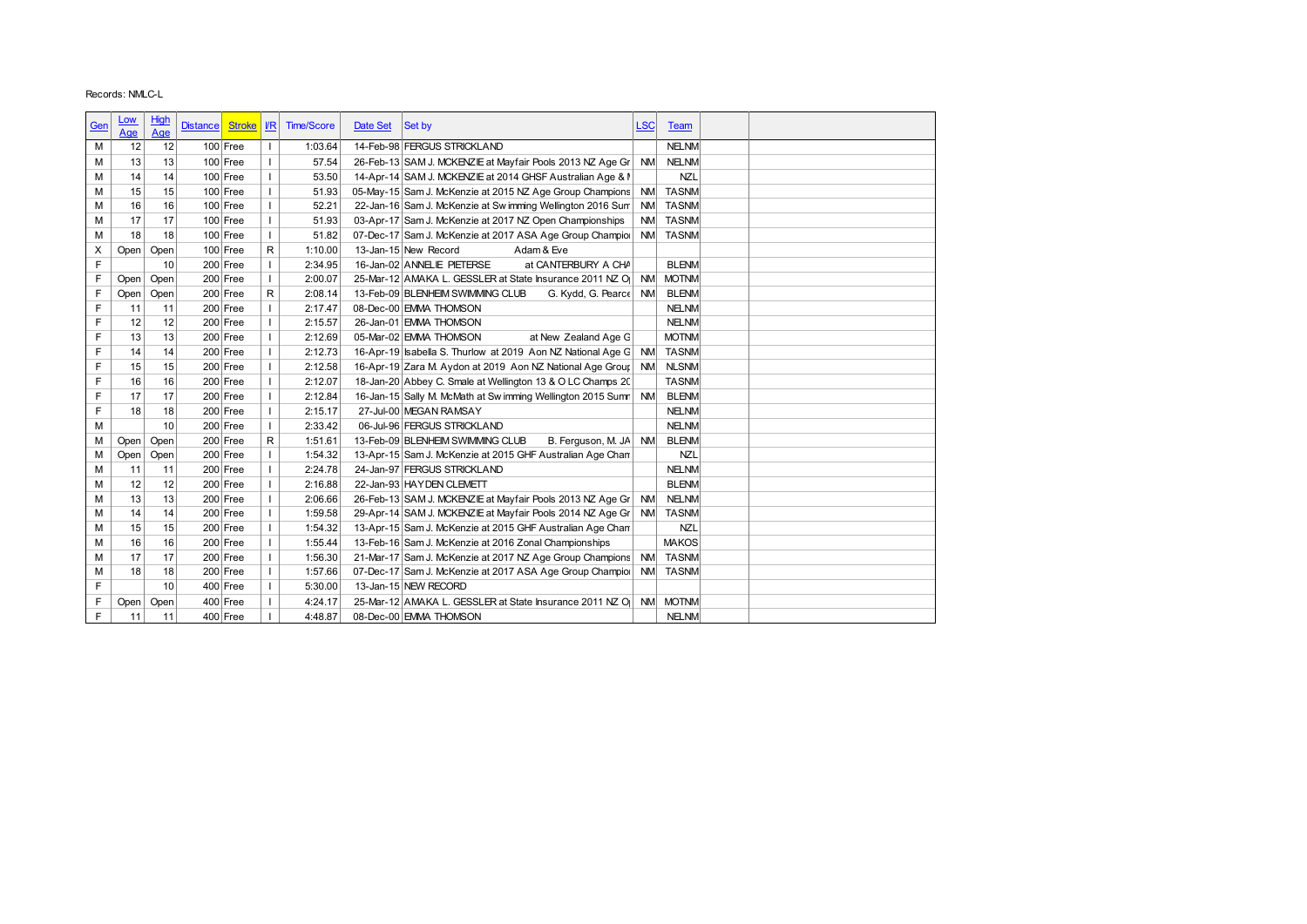|            | Records: NMLC-L |            |                                  |                |                    |          |                                                                                        |            |                              |
|------------|-----------------|------------|----------------------------------|----------------|--------------------|----------|----------------------------------------------------------------------------------------|------------|------------------------------|
|            |                 |            |                                  |                |                    |          |                                                                                        |            |                              |
| <b>Gen</b> | <u>Low</u>      | High       | <b>Distance</b><br><b>Stroke</b> | $U$            | <b>Time/Score</b>  | Date Set | Set by                                                                                 | <b>LSC</b> | Team                         |
|            | Age             | <b>Age</b> |                                  |                |                    |          |                                                                                        |            |                              |
| F          | 12              | 12         | 400 Free                         | T              | 4:43.29            |          | 10-Feb-01 EMMA THOMSON                                                                 |            | <b>NELNM</b>                 |
| F          | 13              | 13         | 400 Free                         | $\mathbf{I}$   | 4:36.88            |          | 05-Mar-02 EMMA THOMSON<br>at New Zealand Age G                                         |            | <b>MOTNM</b>                 |
| F          | 14              | 14         | $400$ Free                       | $\mathbf{I}$   | 4:32.94            |          | 17-Apr-18 Sierra I. Thomas at 2018 NZ Age Group Champions   NM                         |            | <b>TASNM</b>                 |
| F          | 15              | 15         | $400$ Free                       | $\mathbf{I}$   | 4:35.84            |          | 05-May-15 Talya M. Harw ood at 2015 NZ Age Group Champion                              | <b>NM</b>  | <b>TASNM</b>                 |
| F          | 16              | 16         | $400$ Free                       | $\mathbf{I}$   | 4:25.81            |          | 18-Apr-16 Talya M. Harw ood at 2016 NZ Age Group Champion NM                           |            | <b>TASNM</b>                 |
| F          | 17              | 17         | $400$ Free                       | $\mathbf{I}$   | 4:34.18            |          | 05-Apr-21 Abbey C. Smale at 2021 Aon NZ Sw imming Champic                              |            | <b>TASNM</b>                 |
| F          | 18              | 18         | $400$ Free                       | $\mathbf{I}$   | 4:37.36            |          | 29-Apr-14 Madisen K. Stanley at Mayfair Pools 2014 NZ Age C NM                         |            | <b>TASNM</b>                 |
| M          |                 | 10         | $400$ Free                       | $\mathbf{I}$   | 5:30.00            |          | 13-Jan-15 NEW RECORD                                                                   |            |                              |
| М          | Open            | Open       | $400$ Free                       | $\mathbf{I}$   | 4:05.11            |          | 13-Apr-15 Sam J. McKenzie at 2015 GHF Australian Age Chan                              |            | <b>NZL</b>                   |
| M          | 11              | 11         | $400$ Free                       | $\mathbf{I}$   | 5:13.13            |          | 14-Dec-96 FERGUS STRICKLAND                                                            |            | <b>NELNM</b>                 |
| M          | 12              | 12         | $400$ Free                       | $\mathbf{I}$   | 4:53.54            |          | 03-Jul-98 FERGUS STRICKLAND                                                            |            | <b>NELNM</b>                 |
| M          | 13              | 13         | $400$ Free                       | $\mathbf{I}$   | 4:32.31            |          | 26-Feb-13 SAM J. MCKENZIE at Mayfair Pools 2013 NZ Age Gr                              | <b>NM</b>  | <b>NELNM</b>                 |
| M          | 14              | 14         | $400$ Free                       | $\mathbf{I}$   | 4:13.03            |          | 29-Apr-14 SAM J. MCKENZIE at Mayfair Pools 2014 NZ Age Gr                              | NM         | <b>TASNM</b>                 |
| М          | 15              | 15         | $400$ Free                       | $\overline{1}$ | 4:05.11            |          | 13-Apr-15 Sam J. McKenzie at 2015 GHF Australian Age Chan                              |            | <b>NZL</b>                   |
| M          | 16              | 16         | 400 Free                         | $\mathbf{I}$   | 4:10.04            |          | 13-Feb-16 Sam J. McKenzie at 2016 Zonal Championships                                  |            | <b>MAKOS</b>                 |
| М          | 17              | 17         | $400$ Free                       | $\mathbf{I}$   | 4:07.49            |          | 28-Mar-16 Thomas W. Heaton at 2016 NZ Open Championships                               | <b>NM</b>  | <b>TASNM</b>                 |
| М          | 18              | 18         | $400$ Free                       | $\mathbf{I}$   | 4:17.67            |          | 26-Feb-13 Kaiori A. McGuinniety at Mayfair Pools 2013 NZ Age                           | <b>NM</b>  | <b>NLSNM</b>                 |
| F          |                 | 10         | 800 Free                         | $\mathbf{I}$   | 14:35.74           |          | 10-Dec-16 Brooke S. Sw an at TSC Christmas Ribbon Meet 10th NM                         |            | <b>TASNM</b>                 |
| F          | Open            | Open       | 800 Free                         | $\mathbf{I}$   | 9:02.52            |          | 18-Apr-16 Talya M. Harw ood at 2016 NZ Age Group Champion NM                           |            | <b>TASNM</b>                 |
| F          | 11              | 11         | 800 Free                         |                | 11:03.39           |          | 03-Feb-17 Skye S. Humphries at SNM Long Course Champs 20 NM                            |            | <b>NLSNM</b>                 |
| F          | 12              | 12         | 800 Free                         |                | 10:04.52           |          | 26-Jan-01 EMMA THOMSON                                                                 |            | <b>NELNM</b>                 |
| F          | 13              | 13         | 800 Free                         | л.             | 9:36.26            |          | 21-Mar-17 Sierra I. Thomas at 2017 NZ Age Group ChampionsI                             | NM         | <b>TASNM</b>                 |
| F          | 14              | 14         | 800 Free                         | $\mathbf{I}$   | 9:19.15            |          | 17-Apr-18 Sierra I. Thomas at 2018 NZ Age Group Champions!                             | <b>NM</b>  | <b>TASNM</b>                 |
| F          | 15              | 15         | 800 Free                         |                | 9:21.83            |          | 05-May-15 Talya M. Harw ood at 2015 NZ Age Group Champion                              | <b>NM</b>  | <b>TASNM</b>                 |
|            | 16              | 16         | 800 Free                         | T              | 9:02.52            |          | 18-Apr-16 Talya M. Harw ood at 2016 NZ Age Group Champion NM                           |            | <b>TASNM</b>                 |
|            | 17              | 17         | 800 Free                         |                | 9:24.90            |          | 05-Apr-21 Abbey C. Smale at 2021 Aon NZ Sw imming Champir                              |            | <b>TASNM</b>                 |
| F          |                 | 18         | 800 Free                         |                | 9:31.35            |          | 29-Apr-14 Madisen K. Stanley at Mayfair Pools 2014 NZ Age C NM                         |            | <b>TASNM</b>                 |
| F          |                 |            | 800 Free                         |                | 20:00.00           |          | 13-Jan-15 NEW RECORD                                                                   |            |                              |
| F          | 18              |            | 800 Free                         |                | 8:30.96            |          | 28-Mar-16 Thomas W. Heaton at 2016 NZ Open Championships NM                            |            | <b>TASNM</b>                 |
| М          |                 | 10         |                                  |                | 12:54.55           |          | 10-Mar-18 Lucca A. Traut at Tasman Sw im Club LC Meet 2018 NM                          |            | <b>TASNM</b>                 |
| М          | Open            | Open       |                                  |                |                    |          | 01-Feb-19 Ryan T. Marsh at SNM Long Course Champs 2019                                 | <b>NM</b>  |                              |
| М          | 11              | 11         | 800 Free                         |                |                    |          |                                                                                        |            |                              |
| М          | 12              | 12         | 800 Free                         |                | 10:18.50           |          |                                                                                        |            | <b>BLENM</b>                 |
| М<br>М     | 13<br>14        | 13<br>14   | 800 Free<br>800 Free             |                | 9:49.42<br>9:24.12 |          | 18-Jan-20 Ryan T. Marsh at Wellington 13 & O LC Champs 202<br>21-Jan-95 HAYDEN CLEMETT |            | <b>BLENM</b><br><b>BLENM</b> |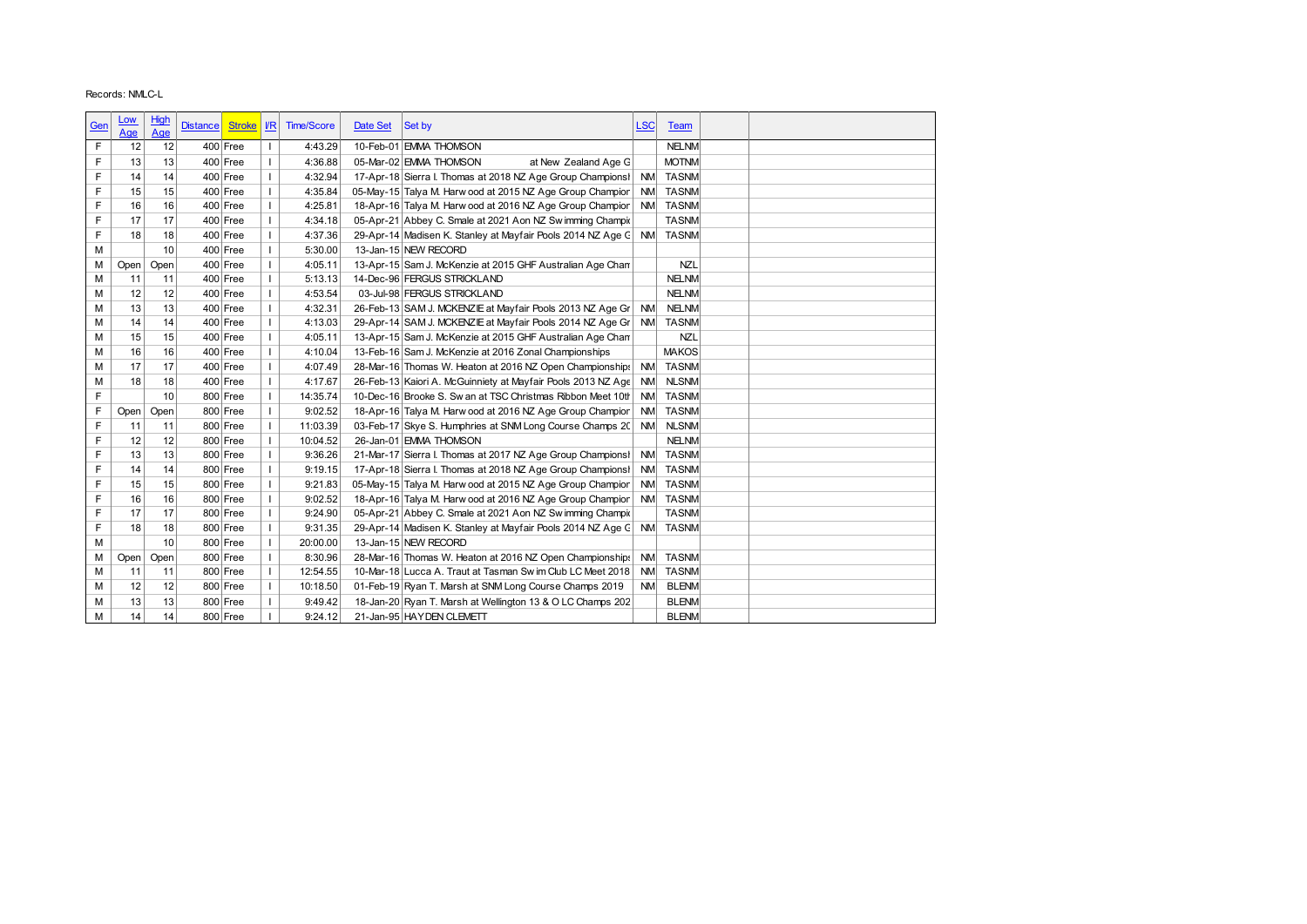|     | Records: NMLC-L |      |                                  |              |                   |          |                                                                   |            |              |
|-----|-----------------|------|----------------------------------|--------------|-------------------|----------|-------------------------------------------------------------------|------------|--------------|
|     |                 |      |                                  |              |                   |          |                                                                   |            |              |
| Gen | <u>Low</u>      | High | <b>Distance</b><br><b>Stroke</b> | $\sqrt{R}$   | <b>Time/Score</b> | Date Set | Set by                                                            | <b>LSC</b> | Team         |
|     | Age             | Age  |                                  |              |                   |          |                                                                   |            |              |
| м   | 15              | 15   | 800 Free                         | T            | 8:35.04           |          | 29-Apr-14 Thomas W. Heaton at Mayfair Pools 2014 NZ Age G NM      |            | <b>TASNM</b> |
| М   | 16              | 16   | 800 Free                         | $\mathbf{I}$ | 8:40.51           |          | 29-Feb-20 Alec V. Sw an at Tasman Sw im Club LC Meet 2020         |            | <b>TASNM</b> |
| М   | 17              | 17   | 800 Free                         | $\mathbf{I}$ | 8:30.96           |          | 28-Mar-16 Thomas W. Heaton at 2016 NZ Open Championships          | <b>NM</b>  | <b>TASNM</b> |
| M   | 18              | 18   | 800 Free                         | $\mathbf{I}$ | 9:11.07           |          | 09-Jul-10 Jono Lee at QEII Mid Winter 2010                        | <b>NM</b>  | <b>BLENM</b> |
| F   |                 | 10   | 1500 Free                        | $\mathbf{I}$ | 30:00.00          |          | 13-Jan-15 NEW RECORD                                              |            |              |
| F   | Open            | Open | 1500 Free                        |              | 17:34.69          |          | 28-Mar-16 Talya M. Harw ood at 2016 NZ Open Championships         | <b>NM</b>  | <b>TASNM</b> |
| F   | 11              | 11   | 1500 Free                        | $\mathbf{I}$ | 25:00.00          |          | 13-Jan-15 NEW RECORD                                              |            |              |
| F   | 12              | 12   | 1500 Free                        | $\mathbf{I}$ | 20:16.85          |          | 07-Jan-90 TRACY FERGUSON                                          |            | <b>NLSNM</b> |
| F   | 13              | 13   | 1500 Free                        | $\mathbf{I}$ | 18:59.54          |          | 15-Dec-90 KAREN ASHCROFT                                          |            | <b>BLENM</b> |
| F   | 14              | 14   | 1500 Free                        |              | 17:56.75          |          | 02-Feb-18 Sierra I. Thomas at SNM Long Course Champs 2018 NM      |            | <b>TASNM</b> |
| F   | 15              | 15   | 1500 Free                        | $\mathbf{I}$ | 17:42.69          |          | 16-Apr-19 Abbey C. Smale at 2019 Aon NZ National Age Grou NM      |            | <b>TASNM</b> |
| F   | 16              | 16   | 1500 Free                        | $\mathbf{I}$ | 17:34.69          |          | 28-Mar-16 Talya M. Harw ood at 2016 NZ Open Championships NM      |            | <b>TASNM</b> |
| F   | 17              | 17   | 1500 Free                        | $\mathbf{I}$ | 18:02.47          |          | 05-Apr-21 Abbey C. Smale at 2021 Aon NZ Sw imming Champic         |            | <b>TASNM</b> |
| F   | 18              | 18   | 1500 Free                        | $\mathbf{I}$ | 18:58.01          |          |                                                                   |            | <b>TASNM</b> |
|     |                 |      |                                  |              |                   |          | 20-Nov-21 Abbey C. Smale at TSC LC Ribbon Meet 2021               |            |              |
| M   |                 | 10   | 1500 Free                        | $\mathbf{I}$ | 30:00.00          |          | 13-Jan-15 NEW RECORD                                              |            |              |
| М   | Open            | Open | 1500 Free                        | $\mathbf{I}$ | 16:07.70          |          | 13-Apr-15 Thomas W. Heaton at 2015 GHF Australian Age Cha         |            | <b>NZL</b>   |
| M   | 11              | 11   | 1500 Free                        | $\mathbf{I}$ | 30:00.00          |          | 13-Jan-15 NEW RECORD                                              |            |              |
| M   | 12              | 12   | 1500 Free                        | $\mathbf{I}$ | 19:11.79          |          | 06-Dec-97 FERGUS STRICKLAND                                       |            | <b>NELNM</b> |
| M   | 13              | 13   | 1500 Free                        | $\mathbf{I}$ | 18:35.33          |          | 18-Feb-90 DION HUNTER                                             |            | <b>NLSNM</b> |
| М   | 14              | 14   | 1500 Free                        |              | 16:48.43          |          | 29-Apr-14 SAM J. MCKENZIE at Mayfair Pools 2014 NZ Age Gr         | NM         | <b>TASNM</b> |
| M   | 15              | 15   | 1500 Free                        |              | 16:13.14          |          | 29-Apr-14 Thomas W. Heaton at Mayfair Pools 2014 NZ Age G NM      |            | <b>TASNM</b> |
| M   | 16              | 16   | $1500$ Free                      | -1           | 16:07.70          |          | 13-Apr-15 Thomas W. Heaton at 2015 GHF Australian Age Cha         |            | NZL          |
| M   | 17              | 17   | 1500 Free                        | $\mathbf{I}$ | 16:11.40          |          | 28-Mar-16 Thomas W. Heaton at 2016 NZ Open Championships          | <b>NM</b>  | <b>TASNM</b> |
| М   | 18              | 18   | 1500 Free                        |              | 17:44.75          |          | 09-Jul-10 Jono Lee at QEII Mid Winter 2010                        | <b>NM</b>  | <b>BLENM</b> |
| F   |                 | 10   | 50 Back                          | $\mathbf{I}$ | 39.69             |          | at CANTERBURY A CHA<br>16-Jan-02 ANNELIE PIETERSE                 |            | <b>BLENM</b> |
| F   | Open            | Open | 50 Back                          | T            | 31.00             |          | 05-May-15 Samantha C. Trevurza at 2015 NZ Age Group Chan NM       |            | <b>NLSNM</b> |
| F   | 11              | 11   | 50 Back                          |              | 37.99             |          | 20-Feb-10 Samantha C. Trevurza at 2010 NZ Junior Champions NM     |            | <b>MOTNM</b> |
| F   |                 | 12   |                                  | T            | 34.89             |          | 08-Dec-18 Samantha Wilson at Tasman Sw im Club Christmas F NM     |            | <b>TASNM</b> |
| F   | 12              |      | 50 Back                          |              |                   |          |                                                                   |            |              |
|     | 13              | 13   | 50 Back                          |              | 33.26             |          | 18-Jan-20 Samantha Wilson at Wellington 13 & O LC Champs 2        |            | <b>TASNM</b> |
| F   | 14              | 14   | 50 Back                          |              | 32.02             |          | 18-Jan-13 Samantha C. Trevurza at SW 2013 Long Course Su NM MOTNM |            |              |
| F   | 15              | 15   | 50 Back                          |              | 31.54             |          | 30-Aug-14 Samantha C. Trevurza at 2014 NZ Secondary Scho          |            | <b>MOTU</b>  |
| F   | 16              | 16   | 50 Back                          |              | 31.00             |          | 05-May-15 Samantha C. Trevurza at 2015 NZ Age Group Chan NM       |            | <b>NLSNM</b> |
|     |                 |      |                                  |              |                   |          |                                                                   |            |              |
| F   | 17              | 17   | 50 Back                          |              | 31.30             |          | 18-Apr-16 Samantha C. Trevurza at 2016 NZ Age Group Chan NM NLSNM |            |              |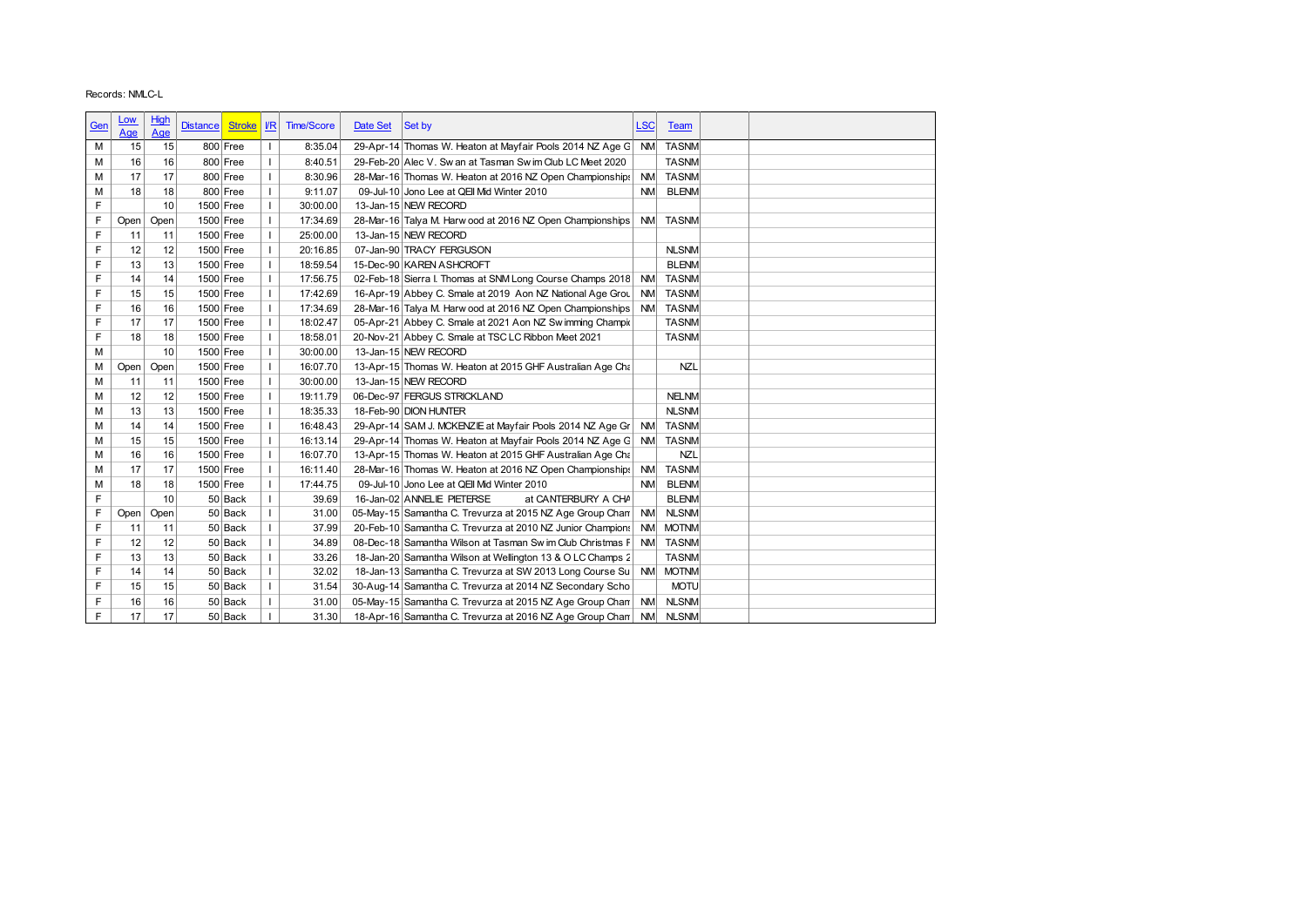|     | Records: NMLC-L          |             |                 |            |                                          |                          |          |                                                                                                                           |            |                          |
|-----|--------------------------|-------------|-----------------|------------|------------------------------------------|--------------------------|----------|---------------------------------------------------------------------------------------------------------------------------|------------|--------------------------|
|     |                          |             |                 |            |                                          |                          |          |                                                                                                                           |            |                          |
| Gen | <u>Low</u><br><u>Age</u> | High<br>Age | <b>Distance</b> |            |                                          | Stroke   VR   Time/Score | Date Set | Set by                                                                                                                    | <b>LSC</b> | Team                     |
| F   | 18                       | 18          |                 | 50 Back    | $\mathbf{I}$                             | 33.42                    |          | 05-Feb-16 Elie M. Rukuw ai at SNM Age Group Championships                                                                 |            | NM NLSNM                 |
|     |                          |             |                 |            |                                          |                          |          |                                                                                                                           |            |                          |
| М   |                          | 10          |                 | 50 Back    | $\mathbf{I}$<br>$\overline{\phantom{a}}$ | 38.11                    |          | 20-Jan-17 William H. Seymour at Swimming Wellington 2017 Su<br>19-Apr-21 William H. Seymour at 2021 Aon New Zealand Age ( | <b>NM</b>  | <b>TASNM</b><br>NM TASNM |
| М   | Open                     | Open        |                 | 50 Back    |                                          | 27.81                    |          |                                                                                                                           |            |                          |
| M   | 11                       | 11          |                 | 50 Back    | $\mathbf{I}$                             | 35.67                    |          | 30-Jan-21 Lucas Bell at SNM Long Course Champs 2021                                                                       |            | <b>TASNM</b>             |
| M   | 11                       | 11          |                 | 50 Back    | $\mathbf{I}$                             | 35.67                    |          | 07-Mar-03 JOEL J WIECHERN<br>at NMS Age Group Char                                                                        |            | <b>NELNM</b>             |
| M   | 12                       | 12          |                 | 50 Back    | $\mathbf{I}$                             | 34.39                    |          | 20-Nov-21 Lono Kalani at TSC LC Ribbon Meet 2021                                                                          |            | <b>TASNM</b>             |
| M   | 13                       | 13          |                 | 50 Back    | $\mathbf{I}$                             | 31.69                    |          | 18-Jan-20 William H. Seymour at Wellington 13 & O LC Champs                                                               |            | <b>TASNM</b>             |
| M   | 14                       | 14          |                 | 50 Back    | $\mathbf{I}$                             | 27.81                    |          | 19-Apr-21 William H. Seymour at 2021 Aon New Zealand Age (                                                                |            | NM TASNM                 |
| M   | 15                       | 15          |                 | 50 Back    | $\mathbf{I}$                             | 29.62                    |          | 18-Apr-16 Matai L. McGuinniety at 2016 NZ Age Group Champi                                                                | <b>NM</b>  | <b>NLSNM</b>             |
| M   | 16                       | 16          |                 | 50 Back    | $\mathbf{I}$                             | 29.70                    |          | 21-Mar-17 Matai L. McGuinniety at 2017 NZ Age Group Champi                                                                | <b>NM</b>  | <b>NLSNM</b>             |
| M   | 17                       | 17          |                 | 50 Back    | $\mathbf{I}$                             | 28.44                    |          | 17-Apr-18 Matai L. McGuinniety at 2018 NZ Age Group Champi                                                                | <b>NM</b>  | <b>NLSNM</b>             |
| М   | 18                       | 18          |                 | 50 Back    | $\mathbf{I}$                             | 28.35                    |          | 20-Jan-18 Sam J. McKenzie at 2018 Sw imWn LC Champs                                                                       |            | NM TASNM                 |
| F   |                          | 10          |                 | $100$ Back | $\mathbf{I}$                             | 1:23.77                  |          | 16-Jan-02 ANNELIE PIETERSE<br>at CANTERBURY A CHA                                                                         |            | <b>BLENM</b>             |
| F   | Open                     | Open        |                 | 100 Back   | $\mathbf{I}$                             | 1:06.68                  |          | 18-Jan-20 Madeline J. Shallcrass at Wellington 13 & O LC Char                                                             |            | <b>TASNM</b>             |
| F   | 11                       | 11          |                 | 100 Back   | $\mathbf{I}$                             | 1:17.53                  |          | 07-Jul-00 EMMA THOMSON                                                                                                    |            | <b>NELNM</b>             |
| F   | 12                       | 12          |                 | 100 Back   | $\mathbf{I}$                             | 1:15.82                  |          | 07-Dec-85 TRUDI WADSWORTH                                                                                                 |            | <b>NLSNM</b>             |
| F   | 13                       | 13          |                 | 100 Back   | $\mathbf{I}$                             | 1:11.69                  |          | 12-Mar-86 TRUDI WADSWORTH                                                                                                 |            | <b>NLSNM</b>             |
| F   | 14                       | 14          |                 | 100 Back   | $\mathbf{I}$                             | 1:11.15                  |          | 21-Mar-17 Bree I. Anderson at 2017 NZ Age Group Champions                                                                 | <b>NM</b>  | <b>TASNM</b>             |
| F   | 15                       | 15          |                 | 100 Back   | $\mathbf{I}$                             | 1:09.27                  |          | 07-Dec-17 Bree I. Anderson at 2017 ASA Age Group Champior                                                                 | <b>NM</b>  | <b>TASNM</b>             |
| F   | 16                       | 16          |                 | $100$ Back | $\mathbf{I}$                             | 1:07.96                  |          | 16-Apr-19 Madeline J. Shallcrass at 2019 Aon NZ National Age                                                              | <b>NM</b>  | <b>TASNM</b>             |
|     |                          |             |                 |            |                                          |                          |          |                                                                                                                           |            |                          |
|     | 17                       | 17          |                 | $100$ Back |                                          | 1:06.68                  |          | 18-Jan-20 Madeline J. Shallcrass at Wellington 13 & O LC Char                                                             |            | <b>TASNM</b>             |
| F   | 18                       | 18          |                 | $100$ Back | $\mathbf{I}$                             | 1:09.11                  |          | 13-Feb-16 Sally M. McMath at 2016 Zonal Championships                                                                     |            | MAKOS                    |
| М   |                          | 10          |                 | $100$ Back |                                          | 1:24.79                  |          | 17-Aug-96 FERGUS STRICKLAND                                                                                               |            | <b>NELNM</b>             |
|     | Open                     | Open        |                 | $100$ Back | $\mathbf{I}$                             | 1:00.84                  |          | 19-Apr-21 William H. Seymour at 2021 Aon New Zealand Age (NM TASNM                                                        |            |                          |
| М   | 11                       | 11          |                 | $100$ Back | $\mathbf{I}$                             | 1:18.38                  |          | 17-Jan-92 HAYDEN CLEMETT                                                                                                  |            | <b>BLENM</b>             |
| M   | 12                       | 12          |                 | 100 Back   |                                          | 1:12.69                  |          | 07-Dec-85 STEPHEN MILLS                                                                                                   |            | <b>BLENM</b>             |
| М   |                          | 13          |                 | $100$ Back | $\mathbf{I}$                             | 1:08.55                  |          | 18-Jan-20 William H. Seymour at Wellington 13 & O LC Champs                                                               |            | <b>TASNM</b>             |
| М   | 13                       | 14          |                 | $100$ Back |                                          | 1:00.84                  |          | 19-Apr-21 William H. Seymour at 2021 Aon New Zealand Age (                                                                |            | NM TASNM                 |
| М   | 14                       |             |                 | $100$ Back | $\mathbf{I}$                             | 1:03.94                  |          | 19-Aug-95 HAYDEN CLEMETT                                                                                                  |            | <b>BLENM</b>             |
| М   | 15                       | 15          |                 | $100$ Back |                                          | 1:04.37                  |          | 16-Apr-19 Moab HeyneKamp at 2019 Aon NZ National Age Gr NM TASNM                                                          |            |                          |
| М   | 16                       | 16          |                 | $100$ Back | $\mathbf{I}$                             | 1:01.69                  |          | 05-Apr-21 Joshua S. Amyes at 2021 Aon NZ Swimming Cham                                                                    |            | <b>TASNM</b>             |
| М   | 17                       | 17          |                 |            | $\mathbf{I}$                             |                          |          | 23-Jan-21 Moab HeyneKamp at Wellington 13 & O LC Champs                                                                   |            | <b>TASNM</b>             |
| М   | 18                       | 18          |                 | $100$ Back |                                          | 1:04.58                  |          |                                                                                                                           |            |                          |
| F.  | Open                     | Open        |                 | 200 Back   |                                          | 2:24.97                  |          | 18-Jan-20 Madeline J. Shallcrass at Wellington 13 & O LC Char                                                             |            | <b>TASNM</b>             |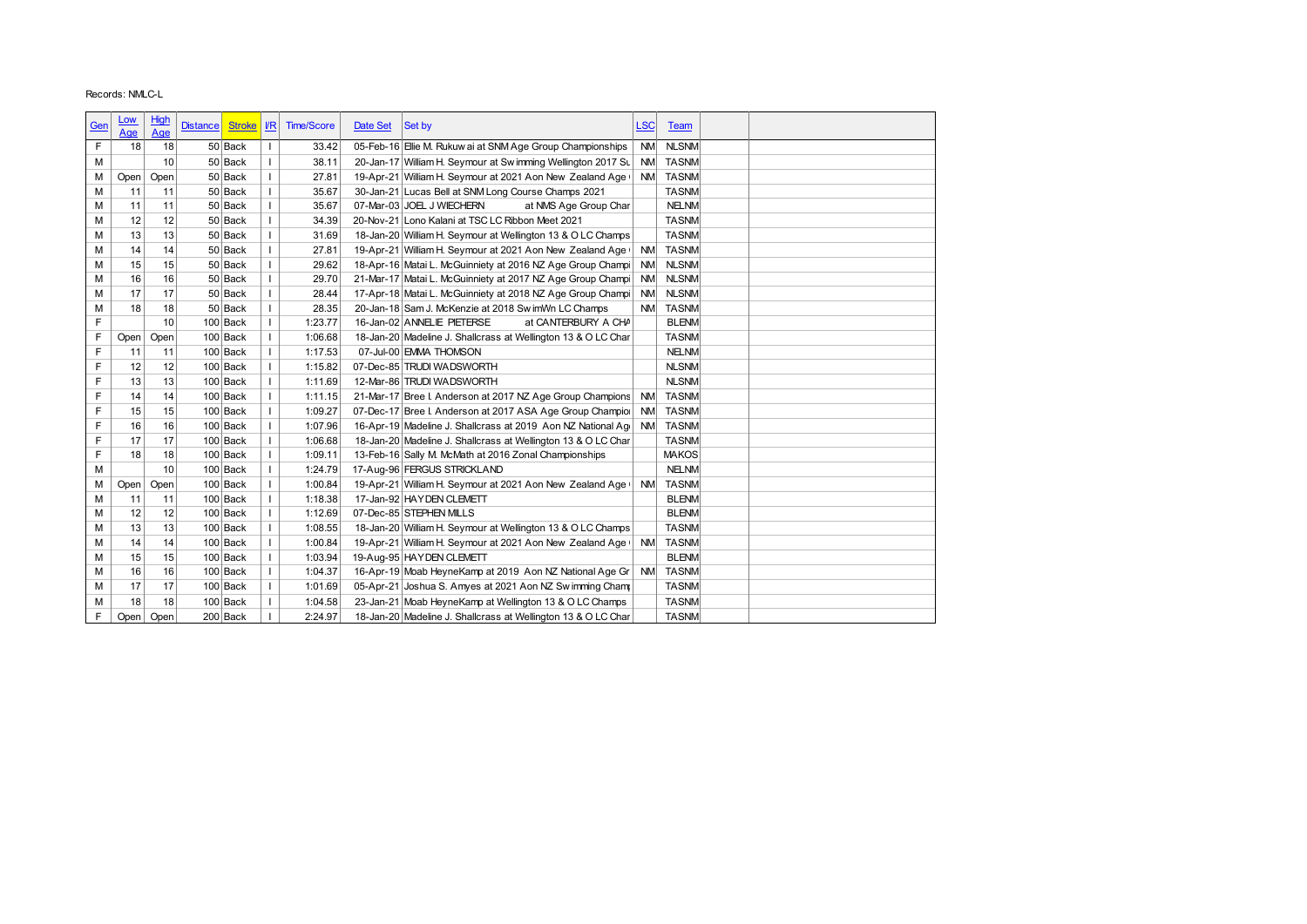|     | Records: NMLC-L |      |                 |                  |              |                   |          |                                                                       |            |              |  |
|-----|-----------------|------|-----------------|------------------|--------------|-------------------|----------|-----------------------------------------------------------------------|------------|--------------|--|
|     |                 |      |                 |                  |              |                   |          |                                                                       |            |              |  |
| Gen | <u>Low</u>      | High | <b>Distance</b> | Stroke   I/R     |              | <b>Time/Score</b> | Date Set | Set by                                                                | <b>LSC</b> | <b>Team</b>  |  |
|     | Age             | Age  |                 |                  |              |                   |          |                                                                       |            |              |  |
| F   | 11              | 11   |                 | 200 Back         | $\mathbf{I}$ | 2:44.63           |          | 27-Jul-00 EMMA THOMSON                                                |            | <b>NELNM</b> |  |
| F   | 12              | 12   |                 | 200 Back         | $\mathbf{I}$ | 2:45.20           |          | 16-Feb-85 TRUDI WADSWORTH                                             |            | <b>NLSNM</b> |  |
| F   | 13              | 13   |                 | 200 Back         | $\mathbf{I}$ | 2:37.86           |          | 12-Mar-86 TRUDI WADSWORTH                                             |            | <b>NLSNM</b> |  |
| F   | 14              | 14   |                 | 200 Back         | $\mathbf{I}$ | 2:31.67           |          | 21-Mar-17 Bree I. Anderson at 2017 NZ Age Group Champions             | <b>NM</b>  | <b>TASNM</b> |  |
| F   | 15              | 15   |                 | 200 Back         | $\mathbf{I}$ | 2:28.81           |          | 07-Dec-17 Bree I. Anderson at 2017 ASA Age Group Champior             | <b>NM</b>  | <b>TASNM</b> |  |
| F   | 16              | 16   |                 | 200 Back         | $\mathbf{I}$ | 2:28.55           |          | 19-Jan-19 Bree I. Anderson at 2019 Sw imWn LC Champs                  |            | NM NLSNM     |  |
| F   | 17              | 17   |                 | 200 Back         | $\mathbf{I}$ | 2:24.97           |          | 18-Jan-20 Madeline J. Shallcrass at Wellington 13 & O LC Char         |            | <b>TASNM</b> |  |
| F   | 18              | 18   |                 | 200 Back         | $\mathbf{I}$ | 2:36.97           |          | 05-May-15 Cara B. Pearson at 2015 NZ Age Group Champions NM           |            | <b>TASNM</b> |  |
| M   | Open            | Open |                 | 200 Back         | $\mathbf{I}$ | 2:16.20           |          | 17-Mar-79 SCOTT AUCUTT                                                |            | <b>NLSNM</b> |  |
| M   | 11              | 11   |                 | 200 Back         | $\mathbf{I}$ | 2:50.33           |          | 17-Jan-92 HAY DEN CLEMETT                                             |            | <b>BLENM</b> |  |
| M   | 12              | 12   |                 | 200 Back         | $\mathbf{I}$ | 2:37.55           |          | 07-Jul-00 THOMAS ARMSTRONG                                            |            | <b>NELNM</b> |  |
| M   | 13              | 13   |                 | 200 Back         | $\mathbf{I}$ | 2:28.52           |          | 05-May-15 Oliver F. Stark at 2015 NZ Age Group Championship           | <b>NM</b>  | <b>NLSNM</b> |  |
| М   | 14              | 14   |                 | 200 Back         | $\mathbf{I}$ | 2:18.33           |          | 19-Apr-21 William H. Seymour at 2021 Aon New Zealand Age (            | <b>NM</b>  | <b>TASNM</b> |  |
| M   | 15              | 15   |                 | 200 Back         | $\mathbf{I}$ | 2:17.20           |          | 17-Mar-78 SCOTT AUCUTT                                                |            | <b>NLSNM</b> |  |
| M   | 16              | 16   |                 | 200 Back         | $\mathbf{I}$ | 2:18.97           |          | 16-Apr-19 Moab HeyneKamp at 2019 Aon NZ National Age Gr               | <b>NM</b>  | <b>TASNM</b> |  |
| M   | 17              | 17   |                 | 200 Back         | $\mathbf{I}$ | 2:16.38           |          | 05-Apr-21 Joshua S. Amyes at 2021 Aon NZ Swimming Cham                |            | <b>TASNM</b> |  |
| М   | 18              | 18   |                 | 200 Back         | $\mathbf{I}$ | 2:19.72           |          | 26-Feb-13 Kaiori A. McGuinniety at Mayfair Pools 2013 NZ Age NM NLSNM |            |              |  |
| F   |                 | 10   |                 | 50 Breast        |              | 41.80             |          | 14-Jan-04 EMMA K. MOORE<br>at CANTERBURY A CHA                        |            | <b>BLENM</b> |  |
| F   | Open            | Open |                 | 50 Breast        |              | 33.53             |          | 05-May-15 Elie M. Rukuw ai at 2015 NZ Age Group Championsh            | <b>NM</b>  | <b>NLSNM</b> |  |
| F   | 11              | 11   |                 | 50 Breast        |              | 37.77             |          | 20-Feb-10 Sara E. Gane at 2010 NZ Junior Championships                | <b>NM</b>  | <b>BLENM</b> |  |
| F   | 12              | 12   |                 | 50 Breast        |              | 35.63             |          | 19-Feb-11 Sara E. Gane at 2011 NZ Junior Championships                | NM         | <b>BLENM</b> |  |
| F   | 13              | 13   |                 | 50 Breast        |              | 35.12             |          | 18-Jan-20 Lilly M. Hall at Wellington 13 & O LC Champs 2020           |            | <b>NLSNM</b> |  |
| F   | 14              | 14   |                 | 50 Breast        |              | 34.31             |          | 26-Feb-13 Sara E. Gane at Mayfair Pools 2013 NZ Age Group (           |            | NM BLENM     |  |
| F   | 15              | 15   |                 | 50 Breast        |              | 33.78             |          | 05-May-15 Clara J. Foster at 2015 NZ Age Group Championship           | <b>NM</b>  | <b>NLSNM</b> |  |
| F   | 16              | 16   |                 | 50 Breast        |              | 34.36             |          | 16-Apr-19 Bree I. Anderson at 2019 Aon NZ National Age Gro            | <b>NM</b>  | <b>NLSNM</b> |  |
| F   | 17              | 17   |                 | $50$  Breast   I |              | 33.53             |          | 05-May-15 Ellie M. Rukuw ai at 2015 NZ Age Group Championsh           |            | NM NLSNM     |  |
| F   | 18              | 18   |                 | $50$ Breast   I  |              | 34.10             |          | 20-Jan-18 Clara J. Foster at 2018 Sw imWn LC Champs                   |            | NM NLSNM     |  |
| М   |                 | 10   |                 | 50 Breast        |              | 43.20             |          | 25-Jan-98 THOMAS MOORE                                                |            | <b>BLENM</b> |  |
| М   | Open            | Open |                 | 50 Breast        |              | 31.14             |          | 20-Jan-18 Sam J. McKenzie at 2018 Sw imWn LC Champs                   |            | NM TASNM     |  |
| М   | 11              | 11   |                 | $50$ Breast   I  |              | 39.36             |          | 16-Feb-13 Daniel R. Trevurza at State 2013 NZ Junior Champio          |            | NM MOTNM     |  |
| М   | 12              | 12   |                 | $50$ Breast   I  |              | 37.23             |          | 15-Jan-00 THOMAS MOORE                                                |            | <b>BLENM</b> |  |
| М   | 13              | 13   |                 | 50 Breast        |              | 34.31             |          | 18-Jan-20 Wilson Huata-Findlay at Wellington 13 & O LC Cham           |            | <b>NLSNM</b> |  |
| M   | 14              | 14   |                 | 50 Breast        |              | 32.89             |          | 22-Jan-16 Daniel R. Trevurza at Sw imming Wellington 2016 Su NM NLSNM |            |              |  |
|     |                 |      |                 |                  |              |                   |          |                                                                       |            |              |  |
|     |                 |      |                 |                  |              |                   |          |                                                                       |            |              |  |
|     |                 |      |                 |                  |              |                   |          |                                                                       |            |              |  |
|     |                 |      |                 |                  |              |                   |          |                                                                       |            |              |  |
|     |                 |      |                 |                  |              |                   |          |                                                                       |            |              |  |
|     |                 |      |                 |                  |              |                   |          |                                                                       |            |              |  |
|     |                 |      |                 |                  |              |                   |          |                                                                       |            |              |  |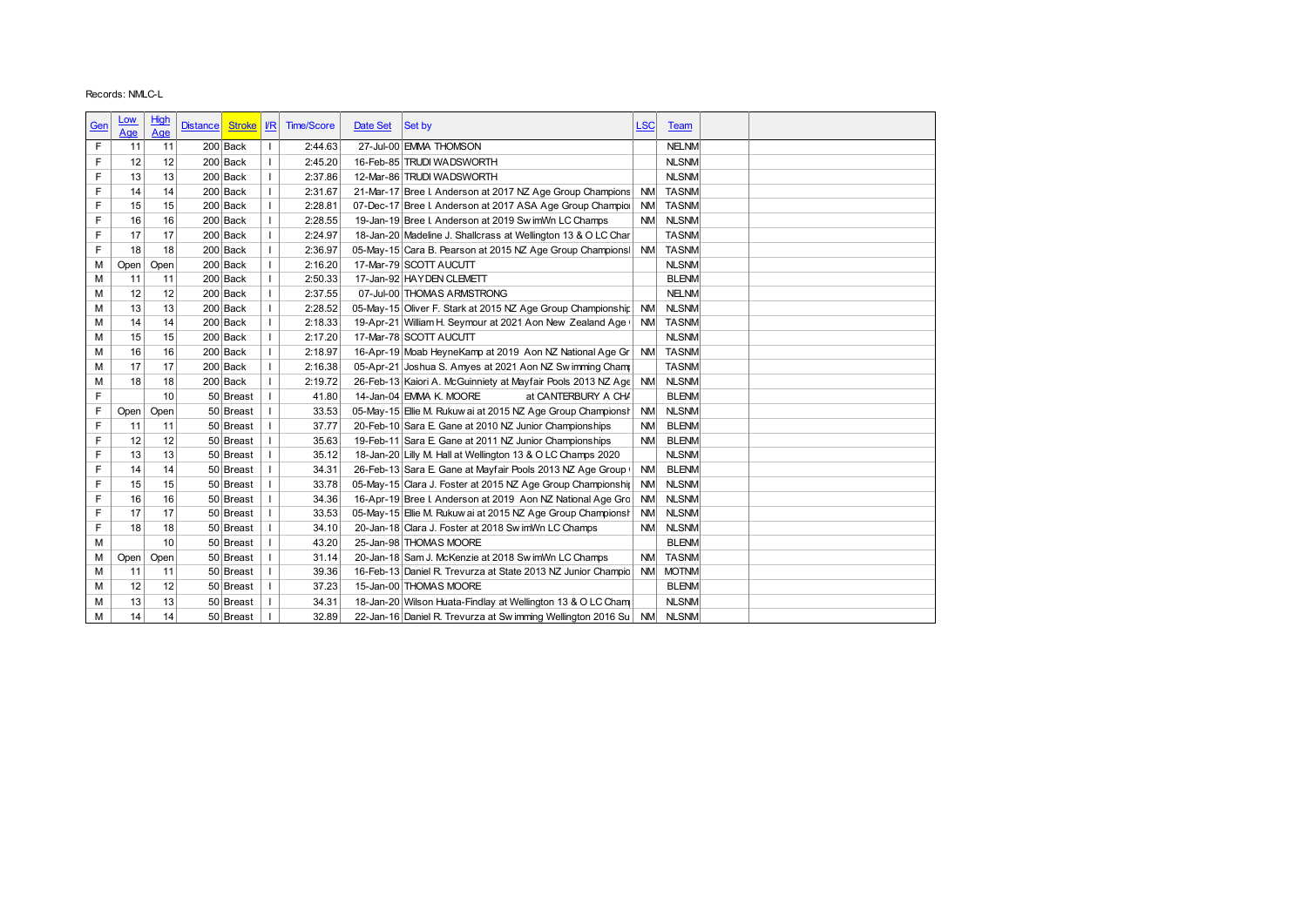| Records: NMLC-L<br>High<br><u>LOW</u><br>$\sqrt{R}$<br><b>Time/Score</b><br>Date Set<br><u>LSC</u><br>Gen<br><b>Distance</b><br><b>Stroke</b><br>Set by<br><b>Team</b><br>Age<br>Age<br><b>NLSNM</b><br>15<br>50 Breast<br>18-Apr-16 Daniel R. Trevurza at 2016 NZ Age Group Champior<br>NM<br>15<br>32.74<br>M<br><b>TASNM</b><br>16<br>50 Breast<br>32.39<br>05-Feb-16 Sam J. McKenzie at SNM Age Group Championships<br><b>NM</b><br>16<br>М<br>М<br>17<br>17<br>50 Breast<br>31.24<br>20-Jan-17 Sam J. McKenzie at Sw imming Wellington 2017 Sum<br><b>TASNM</b><br>$\mathbf{I}$<br><b>NM</b><br>18<br>18<br>50 Breast<br>31.14<br>20-Jan-18 Sam J. McKenzie at 2018 Sw imWn LC Champs<br><b>TASNM</b><br>М<br><b>NM</b><br>F<br>10<br><b>NLSNM</b><br>100 Breast<br>1:30.50<br>20-Jan-17 Lilly M. Hall at Sw imming Wellington 2017 Summer L(<br>T<br><b>NM</b><br>F<br>$\mathbf{I}$<br>1:13.91<br>18-Apr-16 Caitlin A. Delany at 2016 NZ Age Group Champions!<br><b>TASNM</b><br>Open<br>Open<br>100 Breast<br><b>NM</b><br>F<br>1:24.02<br>18-Jan-10 Sara E. Gane at Canterbury West Coast Champions<br><b>NM</b><br><b>BLENM</b><br>11<br>11<br>100 Breast<br>F<br>19-Feb-11 Sara E. Gane at 2011 NZ Junior Championships<br>12<br>12<br>100 Breast<br>1:18.19<br><b>NM</b><br><b>BLENM</b><br>T<br>F<br>13<br>100 Breast<br>1:16.97<br>17-Dec-11 Sara E. Gane at 2012 Victorian Age Championships<br><b>NM</b><br><b>BLENM</b><br>13<br>T<br>F<br><b>BLENM</b><br>14<br>14<br>100 Breast<br>1:14.54<br>26-Feb-13 Sara E. Gane at Mayfair Pools 2013 NZ Age Group (<br>$\mathbf{I}$<br><b>NM</b><br>F<br>15<br>100 Breast<br>1:14.14<br>05-May-15 Clara J. Foster at 2015 NZ Age Group Championshir NM<br><b>NLSNM</b><br>15<br>F<br><b>MAKOS</b><br>16<br>16<br>100 Breast<br>1:14.17<br>08-Feb-15 Caitlin A. Delany at 2015 Zonal Championships<br>T<br>F<br>17<br>100 Breast<br>1:13.91<br>18-Apr-16 Caitlin A. Delany at 2016 NZ Age Group Champions!<br><b>TASNM</b><br>17<br>T<br><b>NM</b><br>F<br><b>NLSNM</b><br>18<br>18<br>100 Breast<br>T<br>20-Jan-18 Clara J. Foster at 2018 Sw imWn LC Champs<br>1:14.49<br><b>NM</b><br>14-Feb-98 THOMAS MOORE<br>М<br>10<br>100 Breast<br>1:30.41<br><b>BLENM</b><br>T<br>17-Jan-97 RIKI KOTUA<br>100 Breast<br>1:08.14<br><b>NELNM</b><br>М<br>Open<br>Open<br>$\mathbf{I}$<br>13-Feb-99 THOMAS MOORE<br>100 Breast<br>1:25.09<br><b>BLENM</b><br>М<br>11<br>11<br>$\mathbf{I}$<br>15-Jan-00 THOMAS MOORE<br>12<br>12<br>100 Breast<br>1:19.80<br><b>BLENM</b><br>M<br>17-Feb-94 RIKI KOTUA<br>13<br>13<br>1:15.44<br><b>NELNM</b><br>M<br>100 Breast<br>$\mathbf{I}$<br>16-Feb-95 RIKI KOTUA<br><b>NELNM</b><br>М<br>14<br>14<br>100 Breast<br>T<br>1:11.73<br>100 Breast<br>1:12.55<br>18-Apr-16 Daniel R. Trevurza at 2016 NZ Age Group Champior NM<br><b>NLSNM</b><br>М<br>15<br>15 |   |    |    |            |         |                                                            |           |              |  |
|---------------------------------------------------------------------------------------------------------------------------------------------------------------------------------------------------------------------------------------------------------------------------------------------------------------------------------------------------------------------------------------------------------------------------------------------------------------------------------------------------------------------------------------------------------------------------------------------------------------------------------------------------------------------------------------------------------------------------------------------------------------------------------------------------------------------------------------------------------------------------------------------------------------------------------------------------------------------------------------------------------------------------------------------------------------------------------------------------------------------------------------------------------------------------------------------------------------------------------------------------------------------------------------------------------------------------------------------------------------------------------------------------------------------------------------------------------------------------------------------------------------------------------------------------------------------------------------------------------------------------------------------------------------------------------------------------------------------------------------------------------------------------------------------------------------------------------------------------------------------------------------------------------------------------------------------------------------------------------------------------------------------------------------------------------------------------------------------------------------------------------------------------------------------------------------------------------------------------------------------------------------------------------------------------------------------------------------------------------------------------------------------------------------------------------------------------------------------------------------------------------------------------------------------------------------------------------------------------------------------------------------------------------------------------------------------------------------------------------------------------------------------------------------------------------------------------------------------------|---|----|----|------------|---------|------------------------------------------------------------|-----------|--------------|--|
|                                                                                                                                                                                                                                                                                                                                                                                                                                                                                                                                                                                                                                                                                                                                                                                                                                                                                                                                                                                                                                                                                                                                                                                                                                                                                                                                                                                                                                                                                                                                                                                                                                                                                                                                                                                                                                                                                                                                                                                                                                                                                                                                                                                                                                                                                                                                                                                                                                                                                                                                                                                                                                                                                                                                                                                                                                                   |   |    |    |            |         |                                                            |           |              |  |
|                                                                                                                                                                                                                                                                                                                                                                                                                                                                                                                                                                                                                                                                                                                                                                                                                                                                                                                                                                                                                                                                                                                                                                                                                                                                                                                                                                                                                                                                                                                                                                                                                                                                                                                                                                                                                                                                                                                                                                                                                                                                                                                                                                                                                                                                                                                                                                                                                                                                                                                                                                                                                                                                                                                                                                                                                                                   |   |    |    |            |         |                                                            |           |              |  |
|                                                                                                                                                                                                                                                                                                                                                                                                                                                                                                                                                                                                                                                                                                                                                                                                                                                                                                                                                                                                                                                                                                                                                                                                                                                                                                                                                                                                                                                                                                                                                                                                                                                                                                                                                                                                                                                                                                                                                                                                                                                                                                                                                                                                                                                                                                                                                                                                                                                                                                                                                                                                                                                                                                                                                                                                                                                   |   |    |    |            |         |                                                            |           |              |  |
|                                                                                                                                                                                                                                                                                                                                                                                                                                                                                                                                                                                                                                                                                                                                                                                                                                                                                                                                                                                                                                                                                                                                                                                                                                                                                                                                                                                                                                                                                                                                                                                                                                                                                                                                                                                                                                                                                                                                                                                                                                                                                                                                                                                                                                                                                                                                                                                                                                                                                                                                                                                                                                                                                                                                                                                                                                                   |   |    |    |            |         |                                                            |           |              |  |
|                                                                                                                                                                                                                                                                                                                                                                                                                                                                                                                                                                                                                                                                                                                                                                                                                                                                                                                                                                                                                                                                                                                                                                                                                                                                                                                                                                                                                                                                                                                                                                                                                                                                                                                                                                                                                                                                                                                                                                                                                                                                                                                                                                                                                                                                                                                                                                                                                                                                                                                                                                                                                                                                                                                                                                                                                                                   |   |    |    |            |         |                                                            |           |              |  |
|                                                                                                                                                                                                                                                                                                                                                                                                                                                                                                                                                                                                                                                                                                                                                                                                                                                                                                                                                                                                                                                                                                                                                                                                                                                                                                                                                                                                                                                                                                                                                                                                                                                                                                                                                                                                                                                                                                                                                                                                                                                                                                                                                                                                                                                                                                                                                                                                                                                                                                                                                                                                                                                                                                                                                                                                                                                   |   |    |    |            |         |                                                            |           |              |  |
|                                                                                                                                                                                                                                                                                                                                                                                                                                                                                                                                                                                                                                                                                                                                                                                                                                                                                                                                                                                                                                                                                                                                                                                                                                                                                                                                                                                                                                                                                                                                                                                                                                                                                                                                                                                                                                                                                                                                                                                                                                                                                                                                                                                                                                                                                                                                                                                                                                                                                                                                                                                                                                                                                                                                                                                                                                                   |   |    |    |            |         |                                                            |           |              |  |
|                                                                                                                                                                                                                                                                                                                                                                                                                                                                                                                                                                                                                                                                                                                                                                                                                                                                                                                                                                                                                                                                                                                                                                                                                                                                                                                                                                                                                                                                                                                                                                                                                                                                                                                                                                                                                                                                                                                                                                                                                                                                                                                                                                                                                                                                                                                                                                                                                                                                                                                                                                                                                                                                                                                                                                                                                                                   |   |    |    |            |         |                                                            |           |              |  |
|                                                                                                                                                                                                                                                                                                                                                                                                                                                                                                                                                                                                                                                                                                                                                                                                                                                                                                                                                                                                                                                                                                                                                                                                                                                                                                                                                                                                                                                                                                                                                                                                                                                                                                                                                                                                                                                                                                                                                                                                                                                                                                                                                                                                                                                                                                                                                                                                                                                                                                                                                                                                                                                                                                                                                                                                                                                   |   |    |    |            |         |                                                            |           |              |  |
|                                                                                                                                                                                                                                                                                                                                                                                                                                                                                                                                                                                                                                                                                                                                                                                                                                                                                                                                                                                                                                                                                                                                                                                                                                                                                                                                                                                                                                                                                                                                                                                                                                                                                                                                                                                                                                                                                                                                                                                                                                                                                                                                                                                                                                                                                                                                                                                                                                                                                                                                                                                                                                                                                                                                                                                                                                                   |   |    |    |            |         |                                                            |           |              |  |
|                                                                                                                                                                                                                                                                                                                                                                                                                                                                                                                                                                                                                                                                                                                                                                                                                                                                                                                                                                                                                                                                                                                                                                                                                                                                                                                                                                                                                                                                                                                                                                                                                                                                                                                                                                                                                                                                                                                                                                                                                                                                                                                                                                                                                                                                                                                                                                                                                                                                                                                                                                                                                                                                                                                                                                                                                                                   |   |    |    |            |         |                                                            |           |              |  |
|                                                                                                                                                                                                                                                                                                                                                                                                                                                                                                                                                                                                                                                                                                                                                                                                                                                                                                                                                                                                                                                                                                                                                                                                                                                                                                                                                                                                                                                                                                                                                                                                                                                                                                                                                                                                                                                                                                                                                                                                                                                                                                                                                                                                                                                                                                                                                                                                                                                                                                                                                                                                                                                                                                                                                                                                                                                   |   |    |    |            |         |                                                            |           |              |  |
|                                                                                                                                                                                                                                                                                                                                                                                                                                                                                                                                                                                                                                                                                                                                                                                                                                                                                                                                                                                                                                                                                                                                                                                                                                                                                                                                                                                                                                                                                                                                                                                                                                                                                                                                                                                                                                                                                                                                                                                                                                                                                                                                                                                                                                                                                                                                                                                                                                                                                                                                                                                                                                                                                                                                                                                                                                                   |   |    |    |            |         |                                                            |           |              |  |
|                                                                                                                                                                                                                                                                                                                                                                                                                                                                                                                                                                                                                                                                                                                                                                                                                                                                                                                                                                                                                                                                                                                                                                                                                                                                                                                                                                                                                                                                                                                                                                                                                                                                                                                                                                                                                                                                                                                                                                                                                                                                                                                                                                                                                                                                                                                                                                                                                                                                                                                                                                                                                                                                                                                                                                                                                                                   |   |    |    |            |         |                                                            |           |              |  |
|                                                                                                                                                                                                                                                                                                                                                                                                                                                                                                                                                                                                                                                                                                                                                                                                                                                                                                                                                                                                                                                                                                                                                                                                                                                                                                                                                                                                                                                                                                                                                                                                                                                                                                                                                                                                                                                                                                                                                                                                                                                                                                                                                                                                                                                                                                                                                                                                                                                                                                                                                                                                                                                                                                                                                                                                                                                   |   |    |    |            |         |                                                            |           |              |  |
|                                                                                                                                                                                                                                                                                                                                                                                                                                                                                                                                                                                                                                                                                                                                                                                                                                                                                                                                                                                                                                                                                                                                                                                                                                                                                                                                                                                                                                                                                                                                                                                                                                                                                                                                                                                                                                                                                                                                                                                                                                                                                                                                                                                                                                                                                                                                                                                                                                                                                                                                                                                                                                                                                                                                                                                                                                                   |   |    |    |            |         |                                                            |           |              |  |
|                                                                                                                                                                                                                                                                                                                                                                                                                                                                                                                                                                                                                                                                                                                                                                                                                                                                                                                                                                                                                                                                                                                                                                                                                                                                                                                                                                                                                                                                                                                                                                                                                                                                                                                                                                                                                                                                                                                                                                                                                                                                                                                                                                                                                                                                                                                                                                                                                                                                                                                                                                                                                                                                                                                                                                                                                                                   |   |    |    |            |         |                                                            |           |              |  |
|                                                                                                                                                                                                                                                                                                                                                                                                                                                                                                                                                                                                                                                                                                                                                                                                                                                                                                                                                                                                                                                                                                                                                                                                                                                                                                                                                                                                                                                                                                                                                                                                                                                                                                                                                                                                                                                                                                                                                                                                                                                                                                                                                                                                                                                                                                                                                                                                                                                                                                                                                                                                                                                                                                                                                                                                                                                   |   |    |    |            |         |                                                            |           |              |  |
|                                                                                                                                                                                                                                                                                                                                                                                                                                                                                                                                                                                                                                                                                                                                                                                                                                                                                                                                                                                                                                                                                                                                                                                                                                                                                                                                                                                                                                                                                                                                                                                                                                                                                                                                                                                                                                                                                                                                                                                                                                                                                                                                                                                                                                                                                                                                                                                                                                                                                                                                                                                                                                                                                                                                                                                                                                                   |   |    |    |            |         |                                                            |           |              |  |
|                                                                                                                                                                                                                                                                                                                                                                                                                                                                                                                                                                                                                                                                                                                                                                                                                                                                                                                                                                                                                                                                                                                                                                                                                                                                                                                                                                                                                                                                                                                                                                                                                                                                                                                                                                                                                                                                                                                                                                                                                                                                                                                                                                                                                                                                                                                                                                                                                                                                                                                                                                                                                                                                                                                                                                                                                                                   |   |    |    |            |         |                                                            |           |              |  |
|                                                                                                                                                                                                                                                                                                                                                                                                                                                                                                                                                                                                                                                                                                                                                                                                                                                                                                                                                                                                                                                                                                                                                                                                                                                                                                                                                                                                                                                                                                                                                                                                                                                                                                                                                                                                                                                                                                                                                                                                                                                                                                                                                                                                                                                                                                                                                                                                                                                                                                                                                                                                                                                                                                                                                                                                                                                   |   |    |    |            |         |                                                            |           |              |  |
|                                                                                                                                                                                                                                                                                                                                                                                                                                                                                                                                                                                                                                                                                                                                                                                                                                                                                                                                                                                                                                                                                                                                                                                                                                                                                                                                                                                                                                                                                                                                                                                                                                                                                                                                                                                                                                                                                                                                                                                                                                                                                                                                                                                                                                                                                                                                                                                                                                                                                                                                                                                                                                                                                                                                                                                                                                                   |   |    |    |            |         |                                                            |           |              |  |
|                                                                                                                                                                                                                                                                                                                                                                                                                                                                                                                                                                                                                                                                                                                                                                                                                                                                                                                                                                                                                                                                                                                                                                                                                                                                                                                                                                                                                                                                                                                                                                                                                                                                                                                                                                                                                                                                                                                                                                                                                                                                                                                                                                                                                                                                                                                                                                                                                                                                                                                                                                                                                                                                                                                                                                                                                                                   |   |    |    |            |         |                                                            |           |              |  |
|                                                                                                                                                                                                                                                                                                                                                                                                                                                                                                                                                                                                                                                                                                                                                                                                                                                                                                                                                                                                                                                                                                                                                                                                                                                                                                                                                                                                                                                                                                                                                                                                                                                                                                                                                                                                                                                                                                                                                                                                                                                                                                                                                                                                                                                                                                                                                                                                                                                                                                                                                                                                                                                                                                                                                                                                                                                   |   |    |    |            |         |                                                            |           |              |  |
|                                                                                                                                                                                                                                                                                                                                                                                                                                                                                                                                                                                                                                                                                                                                                                                                                                                                                                                                                                                                                                                                                                                                                                                                                                                                                                                                                                                                                                                                                                                                                                                                                                                                                                                                                                                                                                                                                                                                                                                                                                                                                                                                                                                                                                                                                                                                                                                                                                                                                                                                                                                                                                                                                                                                                                                                                                                   |   |    |    |            |         |                                                            |           |              |  |
|                                                                                                                                                                                                                                                                                                                                                                                                                                                                                                                                                                                                                                                                                                                                                                                                                                                                                                                                                                                                                                                                                                                                                                                                                                                                                                                                                                                                                                                                                                                                                                                                                                                                                                                                                                                                                                                                                                                                                                                                                                                                                                                                                                                                                                                                                                                                                                                                                                                                                                                                                                                                                                                                                                                                                                                                                                                   |   |    |    |            |         |                                                            |           |              |  |
|                                                                                                                                                                                                                                                                                                                                                                                                                                                                                                                                                                                                                                                                                                                                                                                                                                                                                                                                                                                                                                                                                                                                                                                                                                                                                                                                                                                                                                                                                                                                                                                                                                                                                                                                                                                                                                                                                                                                                                                                                                                                                                                                                                                                                                                                                                                                                                                                                                                                                                                                                                                                                                                                                                                                                                                                                                                   |   |    |    |            |         |                                                            |           |              |  |
|                                                                                                                                                                                                                                                                                                                                                                                                                                                                                                                                                                                                                                                                                                                                                                                                                                                                                                                                                                                                                                                                                                                                                                                                                                                                                                                                                                                                                                                                                                                                                                                                                                                                                                                                                                                                                                                                                                                                                                                                                                                                                                                                                                                                                                                                                                                                                                                                                                                                                                                                                                                                                                                                                                                                                                                                                                                   |   |    |    |            |         |                                                            |           |              |  |
|                                                                                                                                                                                                                                                                                                                                                                                                                                                                                                                                                                                                                                                                                                                                                                                                                                                                                                                                                                                                                                                                                                                                                                                                                                                                                                                                                                                                                                                                                                                                                                                                                                                                                                                                                                                                                                                                                                                                                                                                                                                                                                                                                                                                                                                                                                                                                                                                                                                                                                                                                                                                                                                                                                                                                                                                                                                   |   |    |    |            |         |                                                            |           |              |  |
|                                                                                                                                                                                                                                                                                                                                                                                                                                                                                                                                                                                                                                                                                                                                                                                                                                                                                                                                                                                                                                                                                                                                                                                                                                                                                                                                                                                                                                                                                                                                                                                                                                                                                                                                                                                                                                                                                                                                                                                                                                                                                                                                                                                                                                                                                                                                                                                                                                                                                                                                                                                                                                                                                                                                                                                                                                                   |   |    |    |            |         |                                                            |           |              |  |
|                                                                                                                                                                                                                                                                                                                                                                                                                                                                                                                                                                                                                                                                                                                                                                                                                                                                                                                                                                                                                                                                                                                                                                                                                                                                                                                                                                                                                                                                                                                                                                                                                                                                                                                                                                                                                                                                                                                                                                                                                                                                                                                                                                                                                                                                                                                                                                                                                                                                                                                                                                                                                                                                                                                                                                                                                                                   |   |    |    |            |         |                                                            |           |              |  |
|                                                                                                                                                                                                                                                                                                                                                                                                                                                                                                                                                                                                                                                                                                                                                                                                                                                                                                                                                                                                                                                                                                                                                                                                                                                                                                                                                                                                                                                                                                                                                                                                                                                                                                                                                                                                                                                                                                                                                                                                                                                                                                                                                                                                                                                                                                                                                                                                                                                                                                                                                                                                                                                                                                                                                                                                                                                   |   |    |    |            |         |                                                            |           |              |  |
|                                                                                                                                                                                                                                                                                                                                                                                                                                                                                                                                                                                                                                                                                                                                                                                                                                                                                                                                                                                                                                                                                                                                                                                                                                                                                                                                                                                                                                                                                                                                                                                                                                                                                                                                                                                                                                                                                                                                                                                                                                                                                                                                                                                                                                                                                                                                                                                                                                                                                                                                                                                                                                                                                                                                                                                                                                                   |   |    |    |            |         |                                                            |           |              |  |
|                                                                                                                                                                                                                                                                                                                                                                                                                                                                                                                                                                                                                                                                                                                                                                                                                                                                                                                                                                                                                                                                                                                                                                                                                                                                                                                                                                                                                                                                                                                                                                                                                                                                                                                                                                                                                                                                                                                                                                                                                                                                                                                                                                                                                                                                                                                                                                                                                                                                                                                                                                                                                                                                                                                                                                                                                                                   |   |    |    |            |         |                                                            |           |              |  |
|                                                                                                                                                                                                                                                                                                                                                                                                                                                                                                                                                                                                                                                                                                                                                                                                                                                                                                                                                                                                                                                                                                                                                                                                                                                                                                                                                                                                                                                                                                                                                                                                                                                                                                                                                                                                                                                                                                                                                                                                                                                                                                                                                                                                                                                                                                                                                                                                                                                                                                                                                                                                                                                                                                                                                                                                                                                   |   |    |    |            |         |                                                            |           |              |  |
|                                                                                                                                                                                                                                                                                                                                                                                                                                                                                                                                                                                                                                                                                                                                                                                                                                                                                                                                                                                                                                                                                                                                                                                                                                                                                                                                                                                                                                                                                                                                                                                                                                                                                                                                                                                                                                                                                                                                                                                                                                                                                                                                                                                                                                                                                                                                                                                                                                                                                                                                                                                                                                                                                                                                                                                                                                                   |   |    |    |            |         |                                                            |           |              |  |
|                                                                                                                                                                                                                                                                                                                                                                                                                                                                                                                                                                                                                                                                                                                                                                                                                                                                                                                                                                                                                                                                                                                                                                                                                                                                                                                                                                                                                                                                                                                                                                                                                                                                                                                                                                                                                                                                                                                                                                                                                                                                                                                                                                                                                                                                                                                                                                                                                                                                                                                                                                                                                                                                                                                                                                                                                                                   |   |    |    |            |         |                                                            |           |              |  |
|                                                                                                                                                                                                                                                                                                                                                                                                                                                                                                                                                                                                                                                                                                                                                                                                                                                                                                                                                                                                                                                                                                                                                                                                                                                                                                                                                                                                                                                                                                                                                                                                                                                                                                                                                                                                                                                                                                                                                                                                                                                                                                                                                                                                                                                                                                                                                                                                                                                                                                                                                                                                                                                                                                                                                                                                                                                   |   |    |    |            |         |                                                            |           |              |  |
|                                                                                                                                                                                                                                                                                                                                                                                                                                                                                                                                                                                                                                                                                                                                                                                                                                                                                                                                                                                                                                                                                                                                                                                                                                                                                                                                                                                                                                                                                                                                                                                                                                                                                                                                                                                                                                                                                                                                                                                                                                                                                                                                                                                                                                                                                                                                                                                                                                                                                                                                                                                                                                                                                                                                                                                                                                                   |   |    |    |            |         |                                                            |           |              |  |
|                                                                                                                                                                                                                                                                                                                                                                                                                                                                                                                                                                                                                                                                                                                                                                                                                                                                                                                                                                                                                                                                                                                                                                                                                                                                                                                                                                                                                                                                                                                                                                                                                                                                                                                                                                                                                                                                                                                                                                                                                                                                                                                                                                                                                                                                                                                                                                                                                                                                                                                                                                                                                                                                                                                                                                                                                                                   |   |    |    |            |         |                                                            |           |              |  |
|                                                                                                                                                                                                                                                                                                                                                                                                                                                                                                                                                                                                                                                                                                                                                                                                                                                                                                                                                                                                                                                                                                                                                                                                                                                                                                                                                                                                                                                                                                                                                                                                                                                                                                                                                                                                                                                                                                                                                                                                                                                                                                                                                                                                                                                                                                                                                                                                                                                                                                                                                                                                                                                                                                                                                                                                                                                   |   |    |    |            |         |                                                            |           |              |  |
|                                                                                                                                                                                                                                                                                                                                                                                                                                                                                                                                                                                                                                                                                                                                                                                                                                                                                                                                                                                                                                                                                                                                                                                                                                                                                                                                                                                                                                                                                                                                                                                                                                                                                                                                                                                                                                                                                                                                                                                                                                                                                                                                                                                                                                                                                                                                                                                                                                                                                                                                                                                                                                                                                                                                                                                                                                                   |   |    |    |            |         |                                                            |           |              |  |
|                                                                                                                                                                                                                                                                                                                                                                                                                                                                                                                                                                                                                                                                                                                                                                                                                                                                                                                                                                                                                                                                                                                                                                                                                                                                                                                                                                                                                                                                                                                                                                                                                                                                                                                                                                                                                                                                                                                                                                                                                                                                                                                                                                                                                                                                                                                                                                                                                                                                                                                                                                                                                                                                                                                                                                                                                                                   |   |    |    |            |         |                                                            |           |              |  |
|                                                                                                                                                                                                                                                                                                                                                                                                                                                                                                                                                                                                                                                                                                                                                                                                                                                                                                                                                                                                                                                                                                                                                                                                                                                                                                                                                                                                                                                                                                                                                                                                                                                                                                                                                                                                                                                                                                                                                                                                                                                                                                                                                                                                                                                                                                                                                                                                                                                                                                                                                                                                                                                                                                                                                                                                                                                   | M | 16 | 16 | 100 Breast | 1:11.34 | 22-Jan-16 Sam J. McKenzie at Sw imming Wellington 2016 Sum | <b>NM</b> | <b>TASNM</b> |  |
| M<br>17<br>17<br>100 Breast<br>-1<br>1:09.45<br>20-Jan-17 Sam J. McKenzie at Sw imming Wellington 2017 Sum<br>NM<br><b>TASNM</b>                                                                                                                                                                                                                                                                                                                                                                                                                                                                                                                                                                                                                                                                                                                                                                                                                                                                                                                                                                                                                                                                                                                                                                                                                                                                                                                                                                                                                                                                                                                                                                                                                                                                                                                                                                                                                                                                                                                                                                                                                                                                                                                                                                                                                                                                                                                                                                                                                                                                                                                                                                                                                                                                                                                  |   |    |    |            |         |                                                            |           |              |  |
| М<br>18<br>18<br>$\mathbf{I}$<br>07-Dec-17 Sam J. McKenzie at 2017 ASA Age Group Champior<br><b>TASNM</b><br>100 Breast<br>1:10.47<br><b>NM</b>                                                                                                                                                                                                                                                                                                                                                                                                                                                                                                                                                                                                                                                                                                                                                                                                                                                                                                                                                                                                                                                                                                                                                                                                                                                                                                                                                                                                                                                                                                                                                                                                                                                                                                                                                                                                                                                                                                                                                                                                                                                                                                                                                                                                                                                                                                                                                                                                                                                                                                                                                                                                                                                                                                   |   |    |    |            |         |                                                            |           |              |  |
| F<br>200 Breast<br>2:41.20<br>05-May-15 Elie M. Rukuw ai at 2015 NZ Age Group Championsh<br><b>NM</b><br><b>NLSNM</b><br>Open<br>Open                                                                                                                                                                                                                                                                                                                                                                                                                                                                                                                                                                                                                                                                                                                                                                                                                                                                                                                                                                                                                                                                                                                                                                                                                                                                                                                                                                                                                                                                                                                                                                                                                                                                                                                                                                                                                                                                                                                                                                                                                                                                                                                                                                                                                                                                                                                                                                                                                                                                                                                                                                                                                                                                                                             |   |    |    |            |         |                                                            |           |              |  |
| F<br>20-Jan-18 Lilly M. Hall at 2018 Sw imWn LC Champs<br><b>NLSNM</b><br>200 Breast<br>2:59.81<br>11<br>11<br><b>NM</b>                                                                                                                                                                                                                                                                                                                                                                                                                                                                                                                                                                                                                                                                                                                                                                                                                                                                                                                                                                                                                                                                                                                                                                                                                                                                                                                                                                                                                                                                                                                                                                                                                                                                                                                                                                                                                                                                                                                                                                                                                                                                                                                                                                                                                                                                                                                                                                                                                                                                                                                                                                                                                                                                                                                          |   |    |    |            |         |                                                            |           |              |  |
| F<br>19-Feb-11 Sara E. Gane at 2011 NZ Junior Championships<br>12<br>12<br>2:49.68<br><b>BLENM</b><br>200 Breast<br><b>NM</b>                                                                                                                                                                                                                                                                                                                                                                                                                                                                                                                                                                                                                                                                                                                                                                                                                                                                                                                                                                                                                                                                                                                                                                                                                                                                                                                                                                                                                                                                                                                                                                                                                                                                                                                                                                                                                                                                                                                                                                                                                                                                                                                                                                                                                                                                                                                                                                                                                                                                                                                                                                                                                                                                                                                     |   |    |    |            |         |                                                            |           |              |  |
| F<br>13<br>13<br>2:45.90<br>06-Mar-12 Sara E. Gane at Mayfair Pools 2012 New Zealand A<br><b>BLENM</b><br>200 Breast<br><b>NM</b>                                                                                                                                                                                                                                                                                                                                                                                                                                                                                                                                                                                                                                                                                                                                                                                                                                                                                                                                                                                                                                                                                                                                                                                                                                                                                                                                                                                                                                                                                                                                                                                                                                                                                                                                                                                                                                                                                                                                                                                                                                                                                                                                                                                                                                                                                                                                                                                                                                                                                                                                                                                                                                                                                                                 |   |    |    |            |         |                                                            |           |              |  |
| F<br>200 Breast<br>2:42.34<br>26-Feb-13 Sara E. Gane at Mayfair Pools 2013 NZ Age Group (<br><b>NM</b><br><b>BLENM</b><br>14<br>14                                                                                                                                                                                                                                                                                                                                                                                                                                                                                                                                                                                                                                                                                                                                                                                                                                                                                                                                                                                                                                                                                                                                                                                                                                                                                                                                                                                                                                                                                                                                                                                                                                                                                                                                                                                                                                                                                                                                                                                                                                                                                                                                                                                                                                                                                                                                                                                                                                                                                                                                                                                                                                                                                                                |   |    |    |            |         |                                                            |           |              |  |
| F<br>05-May-15 Clara J. Foster at 2015 NZ Age Group Championshir NM<br>15<br>200 Breast<br>2:42.71<br><b>NLSNM</b><br>15                                                                                                                                                                                                                                                                                                                                                                                                                                                                                                                                                                                                                                                                                                                                                                                                                                                                                                                                                                                                                                                                                                                                                                                                                                                                                                                                                                                                                                                                                                                                                                                                                                                                                                                                                                                                                                                                                                                                                                                                                                                                                                                                                                                                                                                                                                                                                                                                                                                                                                                                                                                                                                                                                                                          |   |    |    |            |         |                                                            |           |              |  |
| F<br>05-May-15 Caitlin A. Delany at 2015 NZ Age Group Champions! NM TASNM<br>16<br>200 Breast<br>2:44.97<br>16<br>$\mathbf{I}$                                                                                                                                                                                                                                                                                                                                                                                                                                                                                                                                                                                                                                                                                                                                                                                                                                                                                                                                                                                                                                                                                                                                                                                                                                                                                                                                                                                                                                                                                                                                                                                                                                                                                                                                                                                                                                                                                                                                                                                                                                                                                                                                                                                                                                                                                                                                                                                                                                                                                                                                                                                                                                                                                                                    |   |    |    |            |         |                                                            |           |              |  |
| F<br>05-May-15 Ellie M. Rukuw ai at 2015 NZ Age Group Championsh NM<br>200 Breast<br>2:41.20<br><b>NLSNM</b><br>17<br>17                                                                                                                                                                                                                                                                                                                                                                                                                                                                                                                                                                                                                                                                                                                                                                                                                                                                                                                                                                                                                                                                                                                                                                                                                                                                                                                                                                                                                                                                                                                                                                                                                                                                                                                                                                                                                                                                                                                                                                                                                                                                                                                                                                                                                                                                                                                                                                                                                                                                                                                                                                                                                                                                                                                          |   |    |    |            |         |                                                            |           |              |  |
| F.<br>10-Dec-16 Caitlin A. Delany at TSC Christmas Ribbon Meet 10th NM TASNM<br>18<br>18<br>200 Breast<br>2:43.91                                                                                                                                                                                                                                                                                                                                                                                                                                                                                                                                                                                                                                                                                                                                                                                                                                                                                                                                                                                                                                                                                                                                                                                                                                                                                                                                                                                                                                                                                                                                                                                                                                                                                                                                                                                                                                                                                                                                                                                                                                                                                                                                                                                                                                                                                                                                                                                                                                                                                                                                                                                                                                                                                                                                 |   |    |    |            |         |                                                            |           |              |  |
|                                                                                                                                                                                                                                                                                                                                                                                                                                                                                                                                                                                                                                                                                                                                                                                                                                                                                                                                                                                                                                                                                                                                                                                                                                                                                                                                                                                                                                                                                                                                                                                                                                                                                                                                                                                                                                                                                                                                                                                                                                                                                                                                                                                                                                                                                                                                                                                                                                                                                                                                                                                                                                                                                                                                                                                                                                                   |   |    |    |            |         |                                                            |           |              |  |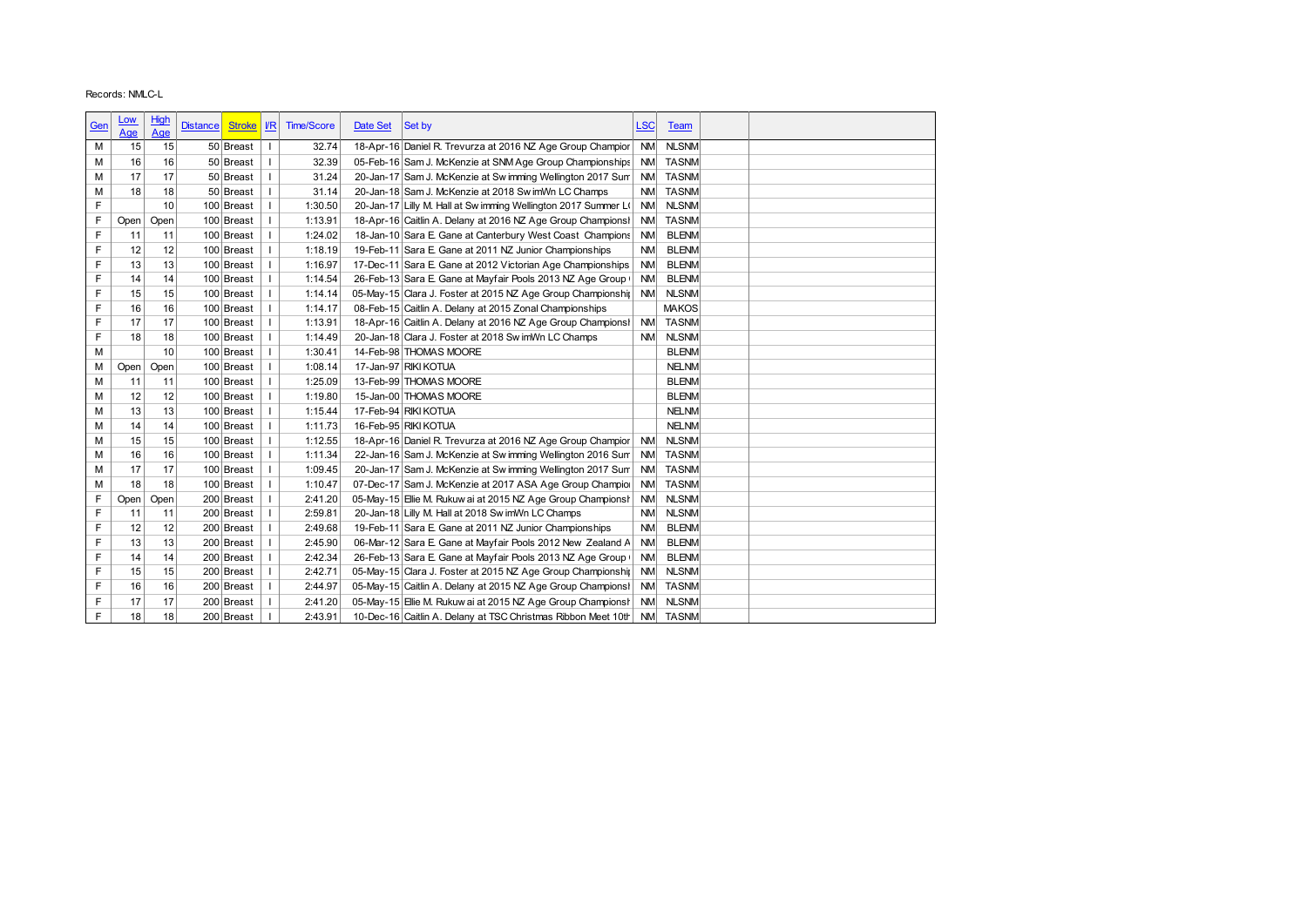|        | Records: NMLC-L          |             |                                  |                              |                   |          |                                                                                                                 |            |                              |  |
|--------|--------------------------|-------------|----------------------------------|------------------------------|-------------------|----------|-----------------------------------------------------------------------------------------------------------------|------------|------------------------------|--|
|        |                          |             |                                  |                              |                   |          |                                                                                                                 |            |                              |  |
| Gen    | <u>Low</u><br><u>Age</u> | High<br>Age | <b>Distance</b><br><b>Stroke</b> | $\underline{\textit{VR}}$    | <b>Time/Score</b> | Date Set | Set by                                                                                                          | <b>LSC</b> | <b>Team</b>                  |  |
| м      | Open                     | Open        | 200 Breast                       | $\overline{1}$               | 2:31.38           |          | 06-Apr-98 RIKI KOTUA                                                                                            |            | <b>NELNM</b>                 |  |
| М      | 11                       | 11          | 200 Breast                       |                              | 3:05.55           |          | 13-Feb-99 THOMAS MOORE                                                                                          |            | <b>BLENM</b>                 |  |
| M      | 12                       | 12          | 200 Breast                       | $\mathbf{I}$                 | 2:53.38           |          | 22-Jan-00 THOMAS MOORE                                                                                          |            | <b>BLENM</b>                 |  |
| М      | 13                       | 13          | 200 Breast                       | $\mathbf{I}$                 | 2:40.18           |          | 18-Jan-20 Wilson Huata-Findlay at Wellington 13 & O LC Cham                                                     |            | <b>NLSNM</b>                 |  |
| M      | 14                       | 14          | 200 Breast                       |                              | 2:36.36           |          | 16-Feb-95 RIKI KOTUA                                                                                            |            | <b>NELNM</b>                 |  |
| M      | 15                       | 15          | 200 Breast                       | $\mathbf{I}$                 | 2:35.23           |          | 02-Mar-03 LEIGHTON RILEY<br>at National Age Group Ch                                                            |            | <b>NELNM</b>                 |  |
| М      | 16                       | 16          | 200 Breast                       | $\mathbf{I}$                 | 2:36.91           |          | 23-Jan-21 Connor J. Eden at Wellington 13 & O LC Champs 201                                                     |            | <b>NLSNM</b>                 |  |
| M      | 17                       | 17          | 200 Breast                       | $\mathbf{I}$                 | 2:37.03           |          | 05-May-15 Edw ard B. Neill at 2015 NZ Age Group Championshi NM                                                  |            | <b>NLSNM</b>                 |  |
| М      | 18                       | 18          | 200 Breast                       | $\mathbf{I}$                 | 2:39.55           |          | 02-Feb-18 Sam J. McKenzie at SNM Long Course Champs 2011 NM                                                     |            | <b>TASNM</b>                 |  |
| F      |                          | 10          | 50 Fly                           | $\mathbf{I}$                 | 35.86             |          | 10-Feb-01 AMAKA GESSLER                                                                                         |            | <b>NELNM</b>                 |  |
| F      | Open                     | Open        | 50 Fly                           | $\overline{1}$               | 28.75             |          | 19-Apr-21 Isabella S. Thurlow at 2021 Aon New Zealand Age                                                       | <b>NM</b>  | <b>TASNM</b>                 |  |
| F      | 11                       | 11          | $50$ Fly                         | $\mathbf{I}$                 | 33.66             |          | 01-Oct-88 TRACEY NORTON                                                                                         |            | <b>BLENM</b>                 |  |
| F      | 12                       | 12          | $50$ Fly                         | $\overline{1}$               | 31.89             |          | 23-Nov-07 Josie Kydd<br>at Aquagym Challenge Meet                                                               |            | <b>BLENM</b>                 |  |
| F<br>F | 12                       | 12          | $50$ Fly                         | $\mathbf{I}$<br>$\mathbf{I}$ | 31.89             |          | 08-Dec-18 Samantha Wilson at Tasman Sw im Club Christmas F NM                                                   |            | <b>TASNM</b>                 |  |
| F      | 13<br>14                 | 13<br>14    | 50 Fly<br>50 Fly                 | $\mathbf{I}$                 | 30.43<br>29.38    |          | 18-Jan-20 Samantha Wilson at Wellington 13 & O LC Champs 2<br>03-Mar-09 Josie Kydd<br>at 2009 NZ Age Group Chan |            | <b>TASNM</b><br><b>BLENM</b> |  |
| F      | 15                       | 15          | 50 Fly                           | $\overline{1}$               | 29.76             |          | 30-Aug-14 Samantha C. Trevurza at 2014 NZ Secondary Scho                                                        |            | <b>MOTU</b>                  |  |
| F      | 16                       | 16          | $50$ Fly                         | $\overline{\phantom{a}}$     | 28.75             |          | 19-Apr-21 Isabella S. Thurlow at 2021 Aon New Zealand Age                                                       | <b>NM</b>  | <b>TASNM</b>                 |  |
| F      | 17                       | 17          | $50$ Fly                         | $\mathbf{I}$                 | 29.64             |          | 18-Apr-16 Samantha C. Trevurza at 2016 NZ Age Group Chan                                                        | <b>NM</b>  | <b>NLSNM</b>                 |  |
| F      | 18                       | 18          | 50 Fly                           | $\mathbf{I}$                 | 30.16             |          | 20-Jan-18 Clara J. Foster at 2018 Sw imWn LC Champs                                                             | <b>NM</b>  | <b>NLSNM</b>                 |  |
| М      |                          | 10          | $50$ Fly                         | $\mathbf{I}$                 | 37.45             |          | 17-Jan-91 HAYDEN CLEMETT                                                                                        |            | <b>BLENM</b>                 |  |
| М      | Open                     | Open        | 50 Fly                           | $\mathbf{I}$                 | 25.30             |          | 05-Apr-21 Joshua S. Amyes at 2021 Aon NZ Swimming Champ                                                         |            | <b>TASNM</b>                 |  |
| M      | 11                       | 11          | 50 Fly                           | $\mathbf{I}$                 | 34.23             |          | 30-Jan-21 Alfie Price at SNM Long Course Champs 2021                                                            |            | <b>BLENM</b>                 |  |
| M      | 12                       | 12          | $50$ Fly                         | $\mathbf{I}$                 | 32.02             |          | 21-Feb-09 William Borrell<br>at 2009 Nz Junior Champions                                                        |            | <b>NELNM</b>                 |  |
| M      | 13                       | 13          | $50$ Fly                         | $\overline{1}$               | 28.31             |          | 26-Feb-13 SAM J. MCKENZIE at Mayfair Pools 2013 NZ Age Gr                                                       | <b>NM</b>  | <b>NELNM</b>                 |  |
| M      | 14                       | 14          | $50$ Fly                         | $\mathbf{I}$                 | 27.35             |          | 05-May-15 Matai L. McGuinniety at 2015 NZ Age Group Champi                                                      | <b>NM</b>  | <b>NLSNM</b>                 |  |
| M      | 14                       | 14          | 50 Fly                           | $\mathbf{I}$                 | 27.35             |          | 29-Apr-14 SAM J. MCKENZIE at Mayfair Pools 2014 NZ Age Gr                                                       | <b>NM</b>  | <b>TASNM</b>                 |  |
| M      | 15                       | 15          | $50$ Fly                         | Τ.<br>$\mathbf{I}$           | 26.19             |          | 18-Apr-16 Matai L. McGuinniety at 2016 NZ Age Group Champi                                                      | NM         | NLSNM                        |  |
| М      | 16                       | 16          | $50$ Fly                         | T                            | 25.83             |          | 21-Mar-17 Matai L. McGuinniety at 2017 NZ Age Group Champi                                                      |            | NM NLSNM                     |  |
| М<br>М | 17<br>18                 | 17<br>18    | $50$ Fly<br>$50$ Fly             | $\mathbf{I}$                 | 25.30<br>25.64    |          | 05-Apr-21 Joshua S. Amyes at 2021 Aon NZ Swimming Cham<br>20-Jan-18 Sam J. McKenzie at 2018 Sw imWn LC Champs   |            | <b>TASNM</b><br>NM TASNM     |  |
| F      |                          | 10          |                                  | $\mathbf{I}$                 | 1:23.85           |          | 16-Jan-02 ANNELIE PIETERSE<br>at CANTERBURY A CHA                                                               |            | <b>BLENM</b>                 |  |
| F.     |                          | Open Open   | $100$ Fly<br>$100$ Fly           |                              | 1:05.06           |          | 19-Apr-21 Samantha Wilson at 2021 Aon New Zealand Age GI NM                                                     |            | <b>TASNM</b>                 |  |
|        |                          |             |                                  |                              |                   |          |                                                                                                                 |            |                              |  |
|        |                          |             |                                  |                              |                   |          |                                                                                                                 |            |                              |  |
|        |                          |             |                                  |                              |                   |          |                                                                                                                 |            |                              |  |
|        |                          |             |                                  |                              |                   |          |                                                                                                                 |            |                              |  |
|        |                          |             |                                  |                              |                   |          |                                                                                                                 |            |                              |  |
|        |                          |             |                                  |                              |                   |          |                                                                                                                 |            |                              |  |
|        |                          |             |                                  |                              |                   |          |                                                                                                                 |            |                              |  |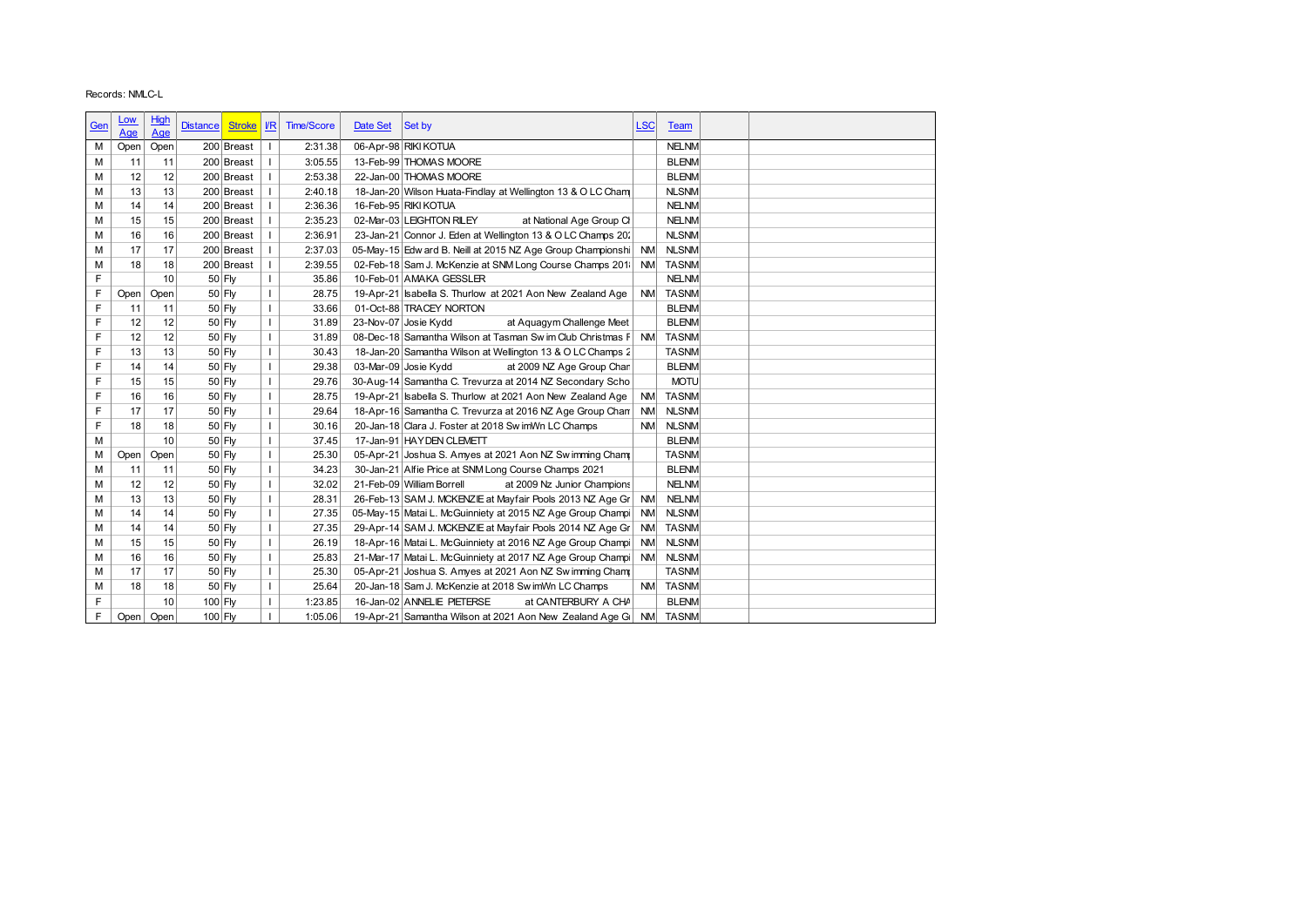|        | Records: NMLC-L |          |                                  |                          |                    |          |                                                                                                                           |            |              |
|--------|-----------------|----------|----------------------------------|--------------------------|--------------------|----------|---------------------------------------------------------------------------------------------------------------------------|------------|--------------|
|        |                 |          |                                  |                          |                    |          |                                                                                                                           |            |              |
| Gen    | <u>Low</u>      | High     | <b>Stroke</b><br><b>Distance</b> | $ $ I/R                  | <b>Time/Score</b>  | Date Set | Set by                                                                                                                    | <b>LSC</b> | <b>Team</b>  |
|        | Age             | Age      |                                  |                          |                    |          |                                                                                                                           |            |              |
| F      | 11              | 11       | 100 Fly                          | $\mathbf{I}$             | 1:14.50            |          | 28-Feb-82 VICKI GLEESON                                                                                                   |            | <b>NLSNM</b> |
| F      | 12              | 12       | $100$ Fly                        | $\overline{\phantom{a}}$ | 1:11.20            |          | 12-Feb-83 VICKI GLEESON                                                                                                   |            | <b>NLSNM</b> |
| F      | 13              | 13       | $100$ Fly                        | $\overline{1}$           | 1:07.17            |          | 18-Jan-20 Samantha Wilson at Wellington 13 & O LC Champs 2                                                                |            | <b>TASNM</b> |
| F      | 14              | 14       | $100$ Fly                        | $\mathbf{I}$             | 1:05.39            |          | 03-Mar-09 Josie Kydd<br>at 2009 NZ Age Group Chan                                                                         |            | <b>BLENM</b> |
| F      | 15              | 15       | $100$ Fly                        | $\mathbf{I}$             | 1:05.06            |          | 19-Apr-21 Samantha Wilson at 2021 Aon New Zealand Age GI                                                                  | <b>NM</b>  | <b>TASNM</b> |
| F      | 16              | 16       | 100 Fly                          | $\mathbf{I}$             | 1:06.51            |          | 18-Dec-14 Sally M. McMath at 2014 Age Group Invitational                                                                  | <b>NM</b>  | <b>BLENM</b> |
| F      | 17              | 17       | 100 Fly                          | $\overline{1}$           | 1:05.53            |          | 16-Jan-15 Sally M. McMath at Sw imming Wellington 2015 Sumn                                                               | <b>NM</b>  | <b>BLENM</b> |
| F      | 18              | 18       | $100$ Fly                        | $\overline{1}$           | 1:07.95            |          | 17-Apr-18 Clara J. Foster at 2018 NZ Age Group Championship                                                               | <b>NM</b>  | <b>NLSNM</b> |
| M      |                 | 10       | $100$ Fly                        | $\overline{1}$           | 1:29.51            |          | 18-Aug-05 NICK KERRY<br>at Wharenui Winter Olympi                                                                         |            | <b>BLENM</b> |
| М      | Open            | Open     | $100$ Fly                        | $\overline{1}$           | 56.46              |          | 05-Apr-21 Joshua S. Amyes at 2021 Aon NZ Swimming Cham                                                                    |            | <b>TASNM</b> |
| M      | 11              | 11       | $100$ Fly                        | $\mathbf{I}$             | 1:15.32            |          | 17-Jan-92 HAYDEN CLEMETT                                                                                                  |            | <b>BLENM</b> |
| М      | 12              | 12       | 100 Fly                          | $\mathbf{I}$             | 1:10.70            |          | 01-Feb-19 Ryan T. Marsh at SNM Long Course Champs 2019                                                                    | <b>NM</b>  | <b>BLENM</b> |
| М      | 13              | 13       | $100$ Fly                        | $\mathbf{I}$             | 1:06.11            |          | 04-Dec-93 HAYDEN CLEMETT                                                                                                  |            | <b>BLENM</b> |
| M      | 14              | 14       | 100 Fly                          | $\overline{1}$           | 1:00.99            |          | 17-Apr-18 Joshua S. Amyes at 2018 NZ Age Group Champion:                                                                  | <b>NM</b>  | <b>TASNM</b> |
| М      | 15              | 15       | $100$ Fly                        | $\mathbf{I}$             | 59.75              |          | 18-Apr-16 Matai L. McGuinniety at 2016 NZ Age Group Champi NM                                                             |            | <b>NLSNM</b> |
| М      | 16              | 16       | $100$ Fly                        | $\overline{1}$           | 59.34              |          | 22-Jan-16 Sam J. McKenzie at Sw imming Wellington 2016 Sum NM                                                             |            | <b>TASNM</b> |
| М      | 17              | 17       | $100$ Fly                        | $\overline{1}$           | 56.46              |          | 05-Apr-21 Joshua S. Amyes at 2021 Aon NZ Swimming Cham                                                                    |            | <b>TASNM</b> |
| М      | 18              | 18       | $100$ Fly                        | $\mathbf{I}$             | 57.78              |          | 20-Nov-21 Joshua S. Amyes at TSC LC Ribbon Meet 2021                                                                      |            | <b>TASNM</b> |
| F      | Open            | Open     | $200$ Fly                        | $\mathbf{I}$             | 2:26.14            |          | 19-Apr-21 Jemima Barr at 2021 Aon New Zealand Age Group                                                                   |            | <b>TASNM</b> |
| F      | 11              | 11       | 200 Fly                          | $\mathbf{I}$             | 3:00.30            |          | 19-Jan-09 Dianne Trayling<br>at Canterbury Championshi                                                                    |            | <b>BLENM</b> |
| F      | 12              | 12       | $200$ Fly                        | $\mathbf{I}$             | 2:46.37            |          | 19-Feb-05 LILY YTSMA<br>at NZ Junior Championship                                                                         |            | <b>BLENM</b> |
| F      | 13              | 13       | $200$ Fly                        | $\overline{1}$           | 2:30.74            |          | 18-Jan-20 Brooke S. Sw an at Wellington 13 & O LC Champs 2(                                                               |            | <b>TASNM</b> |
|        | 14              | 14       | $200$ Fly                        | $\mathbf{I}$             | 2:27.73            |          | 03-Mar-09 Josie Kydd<br>at 2009 NZ Age Group Chan                                                                         |            | <b>BLENM</b> |
| F      |                 | 15       | 200 Fly                          | $\mathbf{I}$             | 2:26.14            |          | 19-Apr-21 Jemima Barr at 2021 Aon New Zealand Age Group                                                                   |            | <b>TASNM</b> |
| F      | 15              |          |                                  |                          |                    |          | 20-Nov-21 Jemima Barr at TSC LC Ribbon Meet 2021                                                                          |            | TASNM∣       |
|        | 16              | 16       | $200$ Fly                        | Τ.                       | 2:34.16            |          |                                                                                                                           |            |              |
| F      | $17$            | 17       | $200$ Fly                        | $\mathbf{I}$             | 2:31.89            |          | 22-Jan-00 MEGAN RAMSAY                                                                                                    |            | <b>NELNM</b> |
| F      | 18              | 18       | $200$ Fly                        | $\mathbf{I}$             | 2:34.00            |          | 21-Oct-00 MEGAN RAMSAY                                                                                                    |            | <b>NELNM</b> |
| М      | Open            | Open     | $200$ Fly                        | $\mathbf{I}$             | 2:13.78            |          | 16-Feb-98 CHRIS YORK                                                                                                      |            | <b>BLENM</b> |
| М      | 11              | 11       | $200$ Fly                        | $\mathbf{I}$             | 3:19.31            |          | 07-Mar-03 MARK W JACKSON<br>at NMS Age Group Ch                                                                           |            | <b>BLENM</b> |
| М      | 12              | 12       | 200 Fly                          | $\mathbf{I}$             | 2:41.81            |          | 11-Dec-98 CRAIG THOMSON                                                                                                   |            | <b>NELNM</b> |
| М      | 13              | 13       | $200$ Fly                        | $\mathbf{I}$             | 2:27.96            |          | 10-Mar-99 FERGUS STRICKLAND                                                                                               |            | <b>NELNM</b> |
| М<br>M | 14<br>15        | 14<br>15 | 200 Fly<br>$200$ Fly             | $\mathbf{I}$             | 2:20.41<br>2:18.10 |          | 17-Apr-18 Joshua S. Amyes at 2018 NZ Age Group Champion: NM TASNM<br>02-Mar-03 LEIGHTON RILEY<br>at National Age Group Cl |            | <b>NELNM</b> |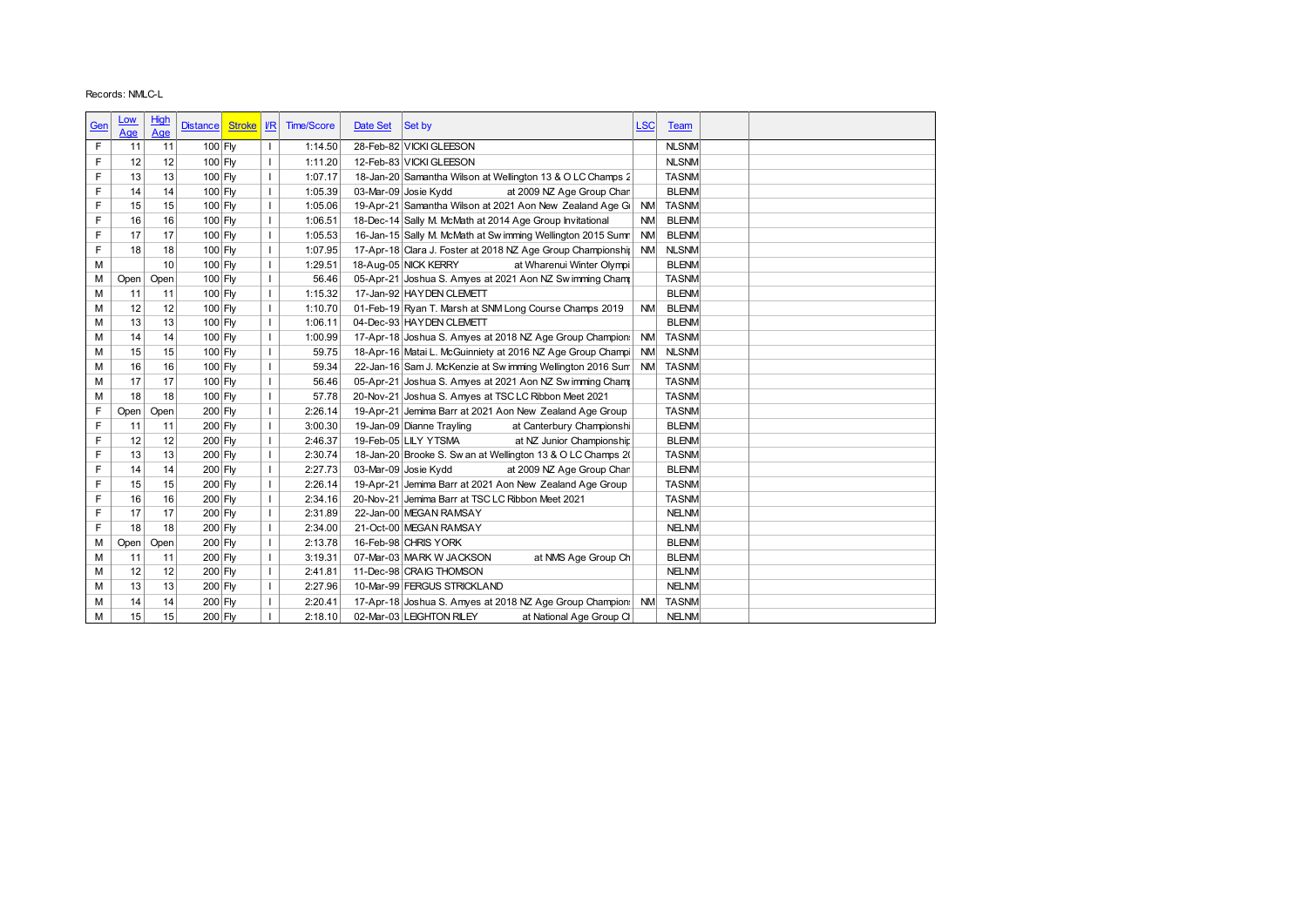|                  | Records: NMLC-L |          |                          |              |                          |                    |          |                                                                                                                             |            |                              |  |
|------------------|-----------------|----------|--------------------------|--------------|--------------------------|--------------------|----------|-----------------------------------------------------------------------------------------------------------------------------|------------|------------------------------|--|
|                  | <u>Low</u>      | High     |                          |              |                          |                    |          |                                                                                                                             |            |                              |  |
| <u>Gen</u>       | Age             | Age      | <b>Distance</b>          | Stroke   I/R |                          | <b>Time/Score</b>  | Date Set | Set by                                                                                                                      | <b>LSC</b> | <b>Team</b>                  |  |
| M                | 16              | 16       | $200$ Fly                |              | $\mathbf{I}$             | 2:18.35            |          | 16-Apr-19 BENDI N. KEPESS at 2019 Aon NZ National Age Gro NM                                                                |            | <b>TASNM</b>                 |  |
| М                | 17              | 17       | 200 Fly                  |              | $\mathbf{I}$             | 2:20.20            |          | 17-Apr-18 Xavier R. Anderson at 2018 NZ Age Group Champic NM                                                                |            | <b>NLSNM</b>                 |  |
| M                | 18              | 18       | $200$ Fly                |              | $\overline{\phantom{a}}$ | 2:28.37            |          | 19-Jan-09 Oliver Laufkotter<br>At 2009 Canterbury Champ                                                                     |            | <b>MOTNM</b>                 |  |
| F                |                 | 10       | 200 Medley               |              | $\mathbf{I}$             | 2:54.77            |          | 26-Aug-99 EMMA THOMSON                                                                                                      |            | <b>NELNM</b>                 |  |
| F                | Open            | Open     | 200 Medley               |              | $\perp$                  | 2:25.05            |          | 05-May-15 Elie M. Rukuw ai at 2015 NZ Age Group Championsh NM                                                               |            | <b>NLSNM</b>                 |  |
| F                | 11              | 11       | 200 Medley               |              | $\overline{1}$           | 2:42.11            |          | 07-Jul-00 EMMA THOMSON                                                                                                      |            | <b>NELNM</b>                 |  |
| F                | 12              | 12       | 200 Medley               |              | $\overline{\phantom{a}}$ | 2:34.08            |          | 16-Aug-01 EMMA THOMSON<br>at Wharenui Winter Oly                                                                            |            | <b>NELNM</b>                 |  |
| F                | 13              | 13       | 200 Medley               |              | $\overline{1}$           | 2:30.69            |          | 13-Dec-02 EMMA THOMSON<br>at SOUTH ISLAND CHA                                                                               |            | <b>MOTNM</b>                 |  |
| F                | 14              | 14       | 200 Medley               |              | $\overline{\phantom{a}}$ | 2:31.51            |          | 17-Jan-03 EMMA THOMSON<br>at WSA LC SUMMER CI                                                                               |            | <b>MOTNM</b>                 |  |
| F                | 15              | 15       | 200 Medley               |              | $\mathbf{I}$             | 2:28.26            |          | 27-Feb-15 Clara J. Foster at 2015 Central Sw imming Long Coul                                                               | <b>NM</b>  | <b>NLSNM</b>                 |  |
| F<br>F           | 16<br>17        | 16<br>17 | 200 Medley<br>200 Medley |              | $\mathbf{I}$             | 2:26.86<br>2:25.05 |          | 16-Apr-19 Bree I. Anderson at 2019 Aon NZ National Age Gro<br>05-May-15 Elie M. Rukuw ai at 2015 NZ Age Group Championsl NM | <b>NM</b>  | <b>NLSNM</b><br><b>NLSNM</b> |  |
| F                | 18              | 18       | 200 Medley               |              | $\perp$                  | 2:34.04            |          | 05-Feb-16 Elie M. Rukuw ai at SNM Age Group Championships                                                                   | <b>NM</b>  | <b>NLSNM</b>                 |  |
| M                |                 | 10       | 200 Medley               |              | $\mathbf{I}$             | 2:55.37            |          | 05-Jul-96 FERGUS STRICKLAND                                                                                                 |            | <b>NELNM</b>                 |  |
| M                | Open            | Open     | 200 Medley               |              | $\overline{1}$           | 2:14.66            |          | 05-Apr-21 Joshua S. Amyes at 2021 Aon NZ Sw imming Cham                                                                     |            | <b>TASNM</b>                 |  |
| M                | 11              | 11       | 200 Medley               |              | $\overline{\phantom{a}}$ | 2:48.42            |          | 15-Feb-97 FERGUS STRICKLAND                                                                                                 |            | <b>NELNM</b>                 |  |
| M                | 12              | 12       | 200 Medley               |              | $\perp$                  | 2:39.85            |          | 03-Jul-98 FERGUS STRICKLAND                                                                                                 |            | <b>NELNM</b>                 |  |
| M                | 13              | 13       | 200 Medley               |              | $\mathbf{I}$             | 2:25.81            |          | 10-Mar-99 FERGUS STRICKLAND                                                                                                 |            | <b>NELNM</b>                 |  |
| M                | 14              | 14       | 200 Medley               |              | $\perp$                  | 2:20.87            |          | 14-Mar-00 FERGUS STRICKLAND                                                                                                 |            | <b>NELNM</b>                 |  |
| M                | 15              | 15       | 200 Medley               |              | $\mathbf{I}$             | 2:18.23            |          | 05-May-15 Sam J. McKenzie at 2015 NZ Age Group Champions                                                                    | <b>NM</b>  | <b>TASNM</b>                 |  |
| M                | 16              | 16       | 200 Medley               |              | $\overline{\phantom{a}}$ | 2:18.86            |          | 18-Dec-15 Sam J. McKenzie at 2015 ASA Age Group Champs                                                                      | <b>NM</b>  | <b>TASNM</b>                 |  |
| M                | 17              | 17       | 200 Medley               |              | $\mathbf{I}$             | 2:14.66            |          | 05-Apr-21 Joshua S. Amyes at 2021 Aon NZ Sw imming Champ                                                                    |            | <b>TASNM</b>                 |  |
| M                | 18              | 18       | 200 Medley               |              |                          | 2:20.07            |          | 26-Feb-13 Kaiori A. McGuinniety at Mayfair Pools 2013 NZ Age                                                                | <b>NM</b>  | <b>NLSNM</b>                 |  |
| F                |                 | 10       | 400 Medley               |              | $\mathbf{I}$             | 6:30.00            |          | 13-Jan-15 NEW RECORD                                                                                                        |            |                              |  |
| F                | Open            | Open     | 400 Medley               |              | -1                       | 5:12.66            |          | 16-Apr-19 Bree I. Anderson at 2019 Aon NZ National Age Gro                                                                  | NM.        | <b>NLSNM</b>                 |  |
| F<br>F           | 11<br>12        | 11<br>12 | 400 Medley               | 400 Medley   | $\mathbf{I}$             | 6:06.98<br>5:40.59 |          | 03-Feb-17 Skye S. Humphries at SNM Long Course Champs 20 NM<br>02-Mar-01 EMMA THOMSON                                       |            | <b>NLSNM</b><br><b>NELNM</b> |  |
| F                | 13              | 13       |                          | 400 Medley   | $\perp$                  | 5:26.60            |          | 06-Mar-12 Sara E. Gane at Mayfair Pools 2012 New Zealand A NM                                                               |            | <b>BLENM</b>                 |  |
| F                | 14              | 14       |                          | 400 Medley   | -1                       | 5:19.44            |          | 17-Apr-18 Sierra I. Thomas at 2018 NZ Age Group Champions NM                                                                |            | <b>TASNM</b>                 |  |
| $\mathsf F$      | 15              | 15       | 400 Medley               |              |                          | 5:19.70            |          | 17-Apr-18 Bree I. Anderson at 2018 NZ Age Group Champions NM                                                                |            | <b>TASNM</b>                 |  |
| F                | 15              | 15       |                          | 400 Medley   | $\blacksquare$           | 5:19.70            |          | 17-Apr-18 Ruby-Lou R. Stuart at 2018 NZ Age Group Champio NM                                                                |            | <b>NLSNM</b>                 |  |
|                  | 16              | 16       | 400 Medley               |              |                          | 5:12.66            |          | 16-Apr-19 Bree I. Anderson at 2019 Aon NZ National Age Gro NM                                                               |            | <b>NLSNM</b>                 |  |
|                  |                 | 17       | 400 Medley               |              | - 1                      | 5:22.62            |          | 20-Jan-18 Georgina H. Trengrove at 2018 Sw imWn LC Champ: NM                                                                |            | <b>NLSNM</b>                 |  |
| $\mathsf F$<br>F | 17              |          |                          |              |                          |                    |          |                                                                                                                             |            |                              |  |